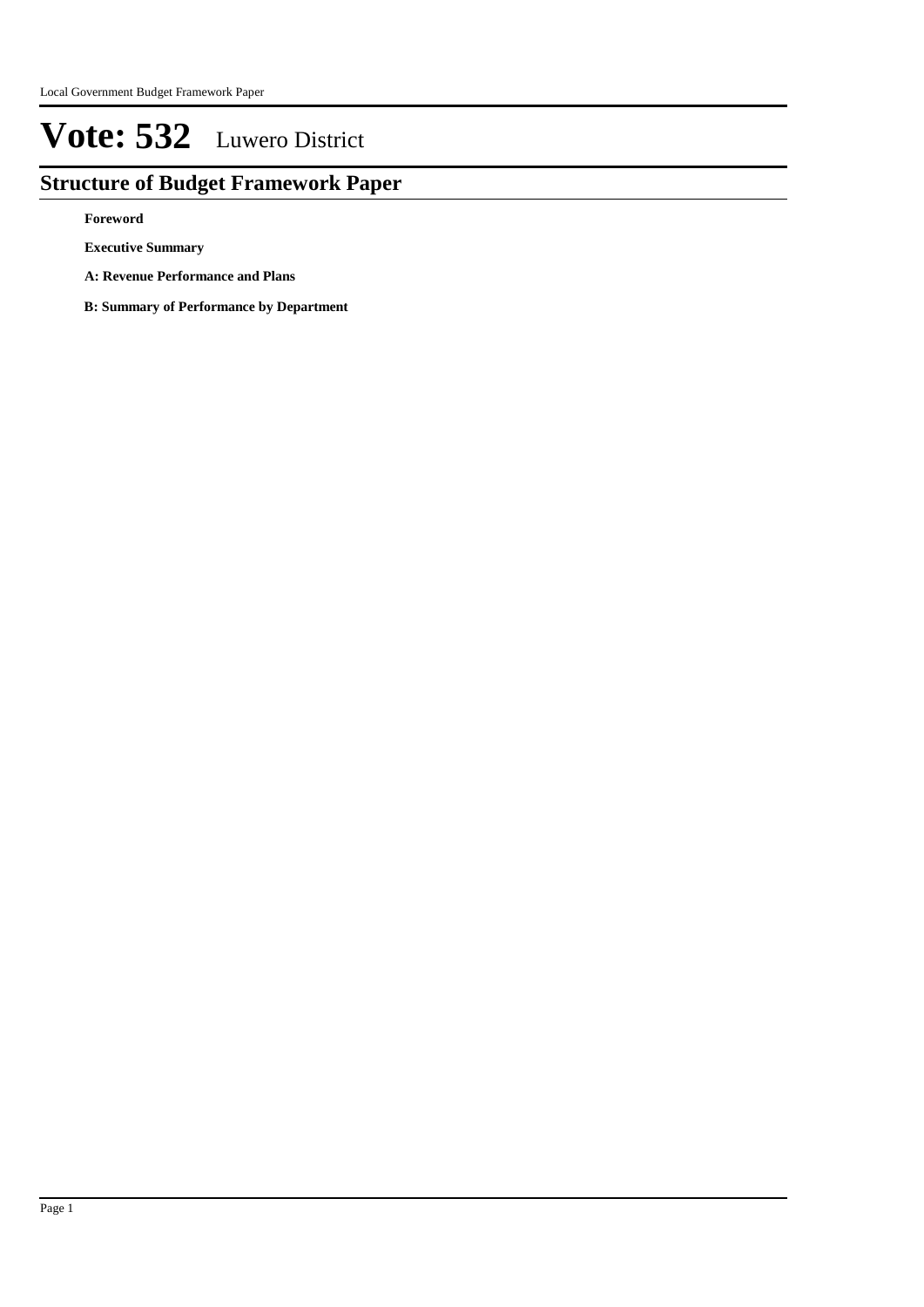## **Foreword**

 The District has moved a long way to attain this level of social- Economic transformation which has not been a simple Task at all and a lot is still disered.The Budget framework paper details the district level of achievements for every sector for which I am greatfull to all the stakeholders. The focus of this budget framework paper is infrastructural development through road construction and maintenace , provision of safe water, improving education and health services delivered, food security as well as enterprise development and finally enhancing household imcomes.The constraints highlighted therein pose yet another threat to the realization of the key output targets set, but I have confidence that the strategies designed will be implemented to overcome them.

My sincere appreciation goes to the District technical team headed by the CAO, District Council for their foresight delibirations, members of the Executive and all partners in development . The Area members of Parliament for their massive robying for the District and the Central Government for its' contunued budget support .I salute you all.

**Al-Haji Abdul Nadduli.District Chairperson Luweero**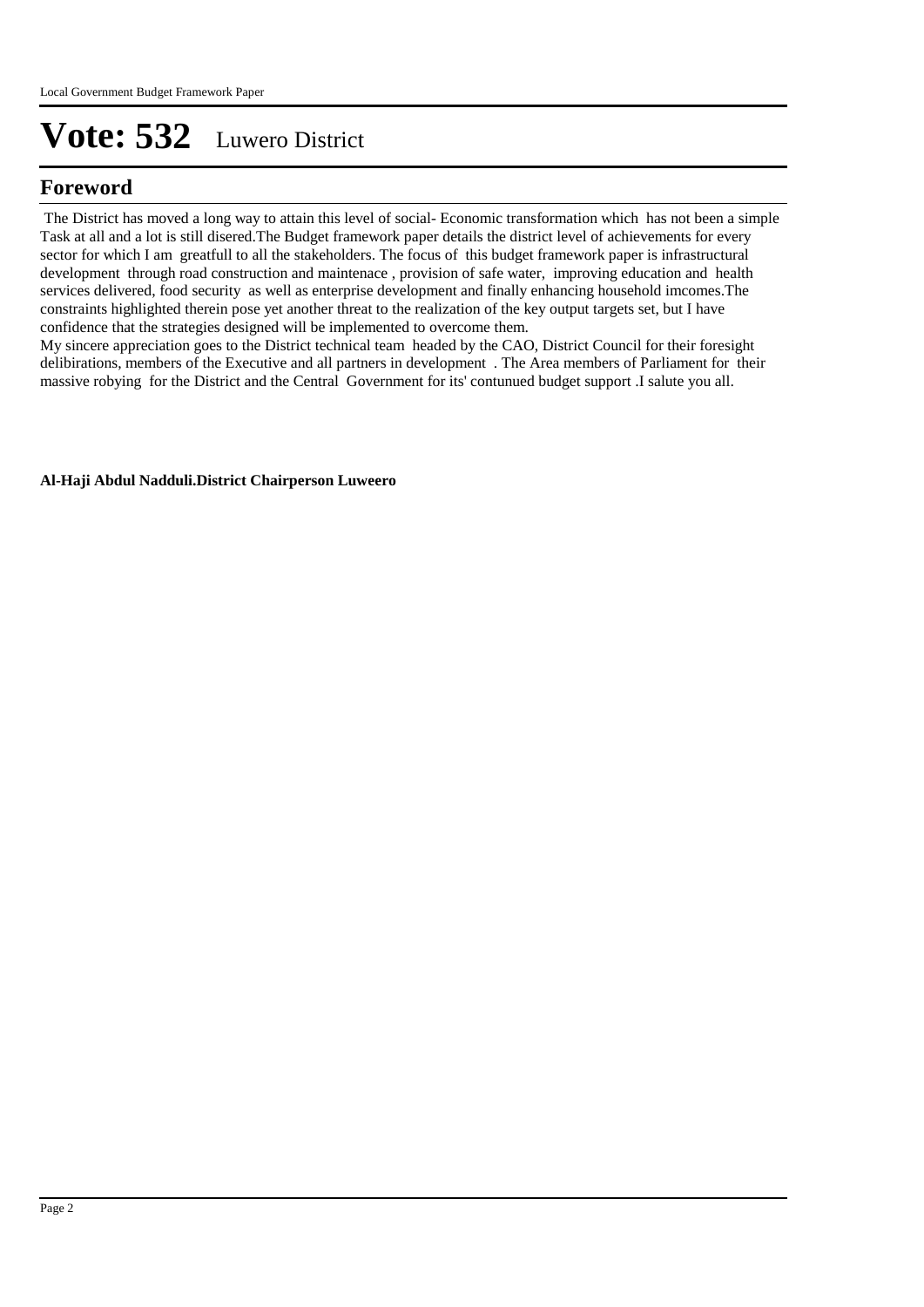### **Executive Summary**

#### **Revenue Performance and Plans**

|                                        | 2015/16                |                                            | 2016/17                |
|----------------------------------------|------------------------|--------------------------------------------|------------------------|
| UShs $000's$                           | <b>Approved Budget</b> | <b>Receipts by End</b><br><b>September</b> | <b>Proposed Budget</b> |
| 1. Locally Raised Revenues             | 381,743                | 92,534                                     | 381,718                |
| 2a. Discretionary Government Transfers | 4,140,248              | 1,129,549                                  | 5,250,811              |
| 2b. Conditional Government Transfers   | 29,673,064             | 7,449,684                                  | 31,757,843             |
| 2c. Other Government Transfers         | 4,791,620              | 864,796                                    | 1,244,315              |
| 4. Donor Funding                       | 613,193                | $\theta$                                   | 590,000                |
| <b>Total Revenues</b>                  | 39,599,868             | 9,536,562                                  | 39,224,687             |

#### *Revenue Performance in the first quarter of 2015/16*

During first quarter financial year 2015/16 , a total of shs 9.5 billion was received by the district reflecting 24 percent budget performance. Locally raised sources performed close to the Quarterly expectation i.e 24 percent due to direct deductions of Local Service tax from civil servants for the three months . Of the Total revenue realised Donors made the nil overall budget contribution ,while central Government made the signifcant contribution of 99 percent. Wages and salaries cons

#### *Planned Revenues for 2016/17*

The District expects to receive shs 39.2 billion, of which Central Government transfers will make the most singificant contribution of 97 precent followed by Development partners at 2 percent and lastly Locally raised revenue of 1 percent. In comparision with the Fianacial Year 2015/16, there is a budget decline of 0.9 percent. This is attributed to missing IPFS for YLP and Sector Grant refoms.

#### **Expenditure Performance and Plans**

|                            | 2015/16                |                                                    | 2016/17                |  |
|----------------------------|------------------------|----------------------------------------------------|------------------------|--|
| UShs $000's$               | <b>Approved Budget</b> | <b>Actual</b><br><b>Expenditure by</b><br>end Sept | <b>Proposed Budget</b> |  |
| 1a Administration          | 4,429,832              | 973,084                                            | 4,494,860              |  |
| 2 Finance                  | 422,053                | 49,841                                             | 521,487                |  |
| 3 Statutory Bodies         | 662,262                | 131,624                                            | 699,127                |  |
| 4 Production and Marketing | 540,454                | 64,637                                             | 551,417                |  |
| 5 Health                   | 5,154,242              | 1,051,253                                          | 5,211,102              |  |
| 6 Education                | 24,006,669             | 6,049,772                                          | 23,977,303             |  |
| 7a Roads and Engineering   | 1,415,184              | 135,749                                            | 1,366,992              |  |
| 7b Water                   | 575,937                | 62,031                                             | 517,880                |  |
| 8 Natural Resources        | 166,903                | 30,345                                             | 173,685                |  |
| 9 Community Based Services | 637,233                | 55,131                                             | 277,336                |  |
| 10 Planning                | 1,498,262              | 198,982                                            | 1,406,556              |  |
| 11 Internal Audit          | 90,837                 | 15,466                                             | 92,837                 |  |
| <b>Grand Total</b>         | 39,599,868             | 8,817,916                                          | 39,290,584             |  |
| Wage Rec't:                | 28,327,983             | 6,164,095                                          | 25,622,145             |  |
| Non Wage Rec't:            | 7,679,752              | 2,379,306                                          | 10,610,643             |  |
| Domestic Dev't             | 2,978,941              | 274,516                                            | 2,467,796              |  |
| Donor Dev't                | 613,193                | 0                                                  | 590,000                |  |

#### *Expenditure Performance in the first quarter of 2015/16*

Shs 8.8 billion was actually spent revealing an absortption rate of 92.6 percent hence unspent balance of shs 718 million .The unspent balance is mojorly due to development projects awaiting completion of procurement processes as the Contracts Committee is limited to only one sitting per month , some pensioners whose date was still missing , some works and transactions under progress.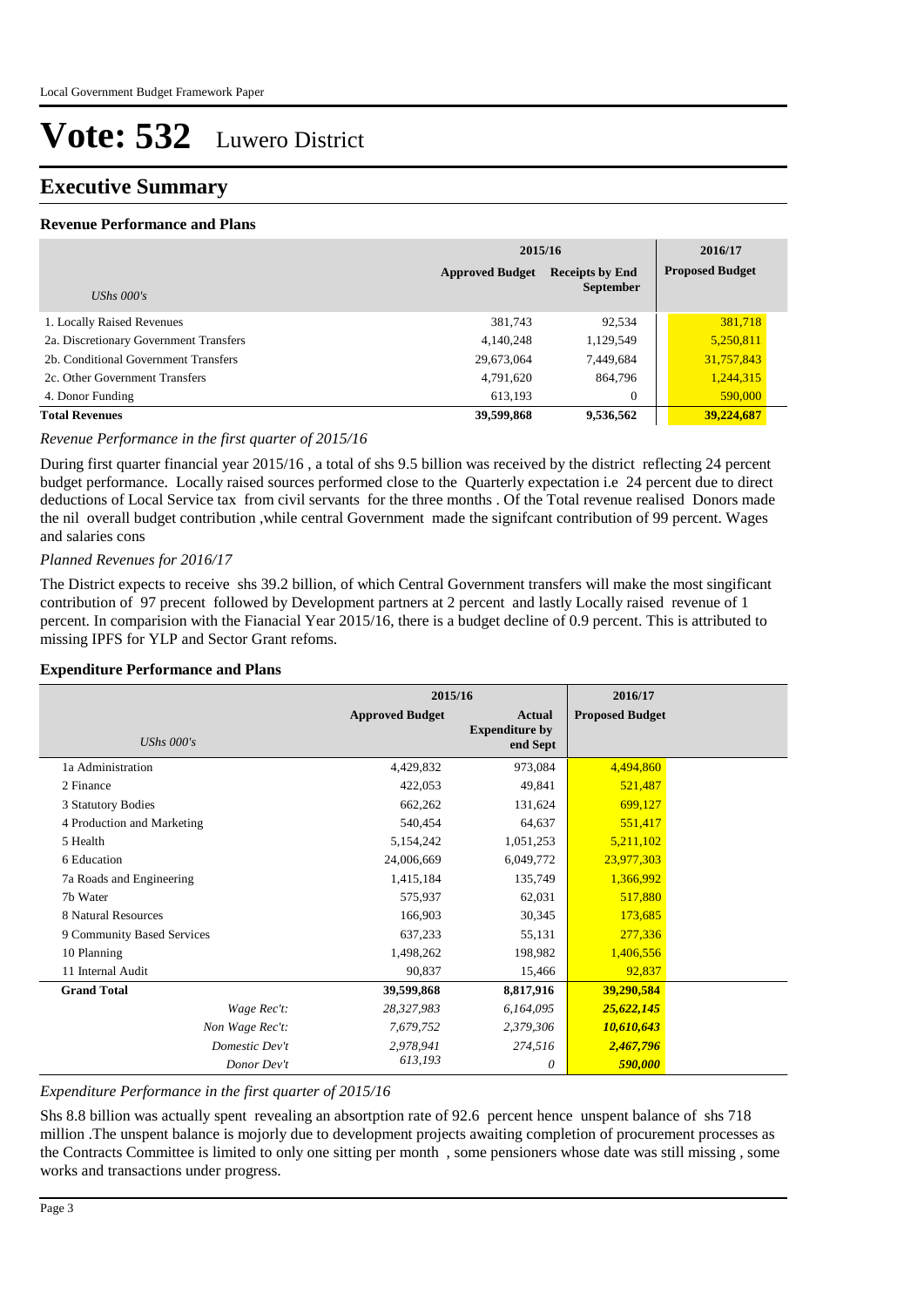## **Executive Summary**

#### *Planned Expenditures for 2016/17*

Of the total budget wages and salaries will consume 25.6 billion .The development funds under the educational sector will facilitate construction of Ten classrooms and Twelve five stances Pit Latrines .under Roads we intend to work on 105.6 km of feeder roads, 38km ofurban roads and 170.8 km of community Access roads. The production Sector intends to distribute 50 in-calf heifers , support fish farmer groups ,develop plants and trees nursery bed. The Health sector intends to upgrade Luwero H

#### *Medium Term Expenditure Plans*

The emphasis of the Plan is to improve the health standards of the community by realizing 100% immunization against the eight killer diseases, providing supervised deliveries of 65% mothers, having antenatal coverage of 95%, provinding essential drugs and equipments to 64 recogornized health units. The Education sector will put emphasis on inspection of schools both primary and Secondary level, construction of classrooms and five stance pit latrines. The Water sector will improve safe water cov

#### **Challenges in Implementation**

Reversal of unpaid Invoices on payroll .when an error occurs on a payroll invoice like EFT mismatch , we can't' reverse the transaction on site before making another payment as it's done with other payment reversals. Uploading Salary invoices takes long time due to network capacity .This is inconveniencing and delays salary processing. Centralization of data capture at Ministry of Public services requires Accounting Officer and Human Resources Officer to leave station for at least a week w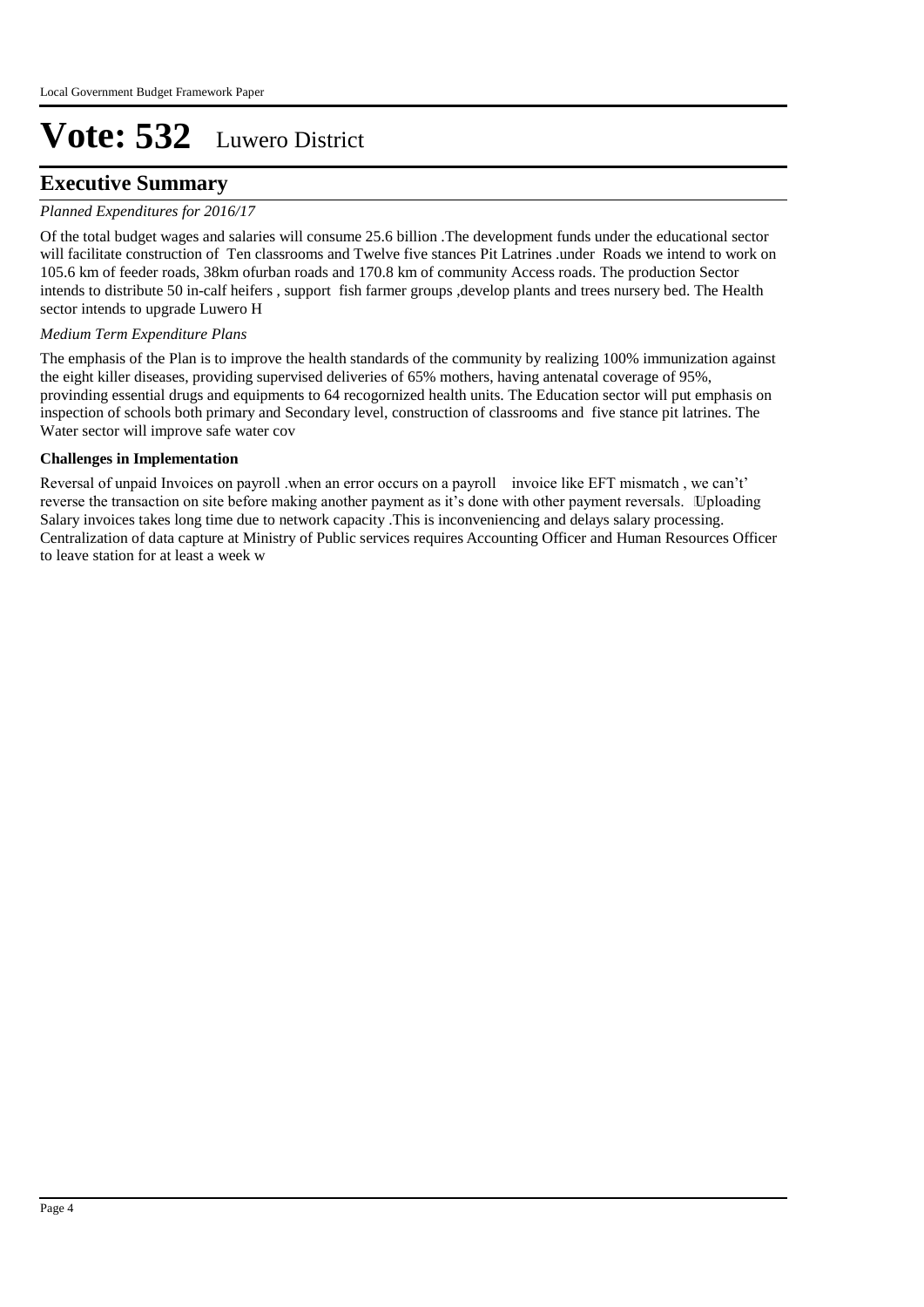## **A. Revenue Performance and Plans**

|                                                             | 2015/16                | 2016/17                                    |                        |
|-------------------------------------------------------------|------------------------|--------------------------------------------|------------------------|
| <b>UShs 000's</b>                                           | <b>Approved Budget</b> | <b>Receipts by End</b><br><b>September</b> | <b>Proposed Budget</b> |
|                                                             |                        |                                            | 381,718                |
| <b>1. Locally Raised Revenues</b>                           | 381,743                | 92,534                                     | 2,000                  |
| Liquor licences                                             | 138<br>15,630          | 715                                        | 15,000                 |
| <b>Agency Fees</b>                                          |                        | 1,598                                      |                        |
| Animal & Crop Husbandry related levies                      | 20,019                 | 116                                        | 5,000                  |
| <b>Application Fees</b>                                     | 252                    | 1,280                                      | 12,000                 |
| <b>Business licences</b>                                    | 6,414                  | 344                                        | 6,000                  |
| Educational/Instruction related levies                      | 51,408                 | $\overline{0}$                             | 62,000                 |
| <b>Land Fees</b>                                            |                        | $\overline{0}$                             | 25,000                 |
| Local Government Hotel Tax                                  |                        | $\overline{0}$                             | 2,000                  |
| Local Service Tax                                           | 175,887                | 52,448                                     | 150,000                |
| Market/Gate Charges                                         | 44,152                 | 15,416                                     | 50,000                 |
| Other Fees and Charges                                      | 19,571                 | 12,890                                     |                        |
| Other licences                                              |                        | $\overline{0}$                             | 10,000                 |
| Park Fees                                                   | 19.571                 | 1,124                                      | 19,571                 |
| Property related Duties/Fees                                | 20,053                 | 6,376                                      | 20,000                 |
| <b>Registration of Businesses</b>                           | 687                    | 81                                         |                        |
| <b>Inspection Fees</b>                                      | 3,867                  | 147                                        |                        |
| <b>Public Health Licences</b>                               | 4,094                  | $\theta$                                   | 3,147                  |
| 2a. Discretionary Government Transfers                      | 4,140,248              | 1,129,549                                  | 5,250,811              |
| District Discretionary Development Equalization Grant       | 836,770                | 268,568                                    | 1,333,215              |
| Urban Discretionary Development Equalization Grant          | $\boldsymbol{0}$       | $\overline{0}$                             | 187,845                |
| District Unconditional Grant (Non-Wage)                     | 709,951                | 177,488                                    | 1,151,508              |
| Urban Unconditional Grant (Non-Wage)                        | 318,658                | 79,665                                     | 316,418                |
| Urban Unconditional Grant (Wage)                            | 506,637                | 126,659                                    | 506,578                |
| District Unconditional Grant (Wage)                         | 1,768,231              | 477,170                                    | 1,755,247              |
| 2b. Conditional Government Transfers                        | 29,673,064             | 7,449,684                                  | 31,757,843             |
| Development Grant                                           | 1,093,786              | 218,757                                    | 899,736                |
| Sector Conditional Grant (Non-Wage)                         | 4,840,791              | 1,531,140                                  | 4,925,723              |
| Sector Conditional Grant (Wage)                             | 23,365,660             | 5,624,637                                  | 23,365,588             |
| Support Services Conditional Grant (Non-Wage)               | 350,828                | 69,649                                     | 2,544,795              |
| <b>Transitional Development Grant</b>                       | 22,000                 | 5,500                                      | 22,000                 |
| 2c. Other Government Transfers                              | 4,791,620              | 864,796                                    | 1,244,315              |
| <b>UNEB</b> Transfers                                       | 29,110                 | $\boldsymbol{0}$                           |                        |
| Road maintenance - Uganda Road Fund                         | 1,244,314              | 145,000                                    |                        |
| Pension and gratuity                                        | 2,544,811              | 512,582                                    |                        |
| Other Transfers from Central Government - Youth livelihoods | 261,072                | $\boldsymbol{0}$                           |                        |
| Development Programme                                       |                        |                                            |                        |
| Other Transfers from Central Government - URF               |                        | $\boldsymbol{0}$                           | 1,244,315              |
| <b>LRDP</b>                                                 | 712,313                | 207,214                                    |                        |
| 4. Donor Funding                                            | 613,193                | $\bf{0}$                                   | 590,000                |
| Global Fund                                                 | 20,000                 | $\mathbf{0}$                               | 20,000                 |
| CAIP                                                        | 23,193                 | $\boldsymbol{0}$                           |                        |
| Mild May                                                    | 75,000                 | $\boldsymbol{0}$                           |                        |
| Mildmay                                                     |                        | $\boldsymbol{0}$                           | 75,000                 |
| <b>MOH</b>                                                  | 200,000                | $\boldsymbol{0}$                           | 200,000                |
| <b>PACE</b>                                                 | 10,000                 | $\boldsymbol{0}$                           | 10,000                 |
| <b>PREFA</b>                                                | 75,000                 | $\boldsymbol{0}$                           | 75,000                 |
| SDS                                                         | 90,000                 | $\boldsymbol{0}$                           | 90,000                 |
| <b>WHO</b>                                                  | 50,000                 | $\boldsymbol{0}$                           | 50,000                 |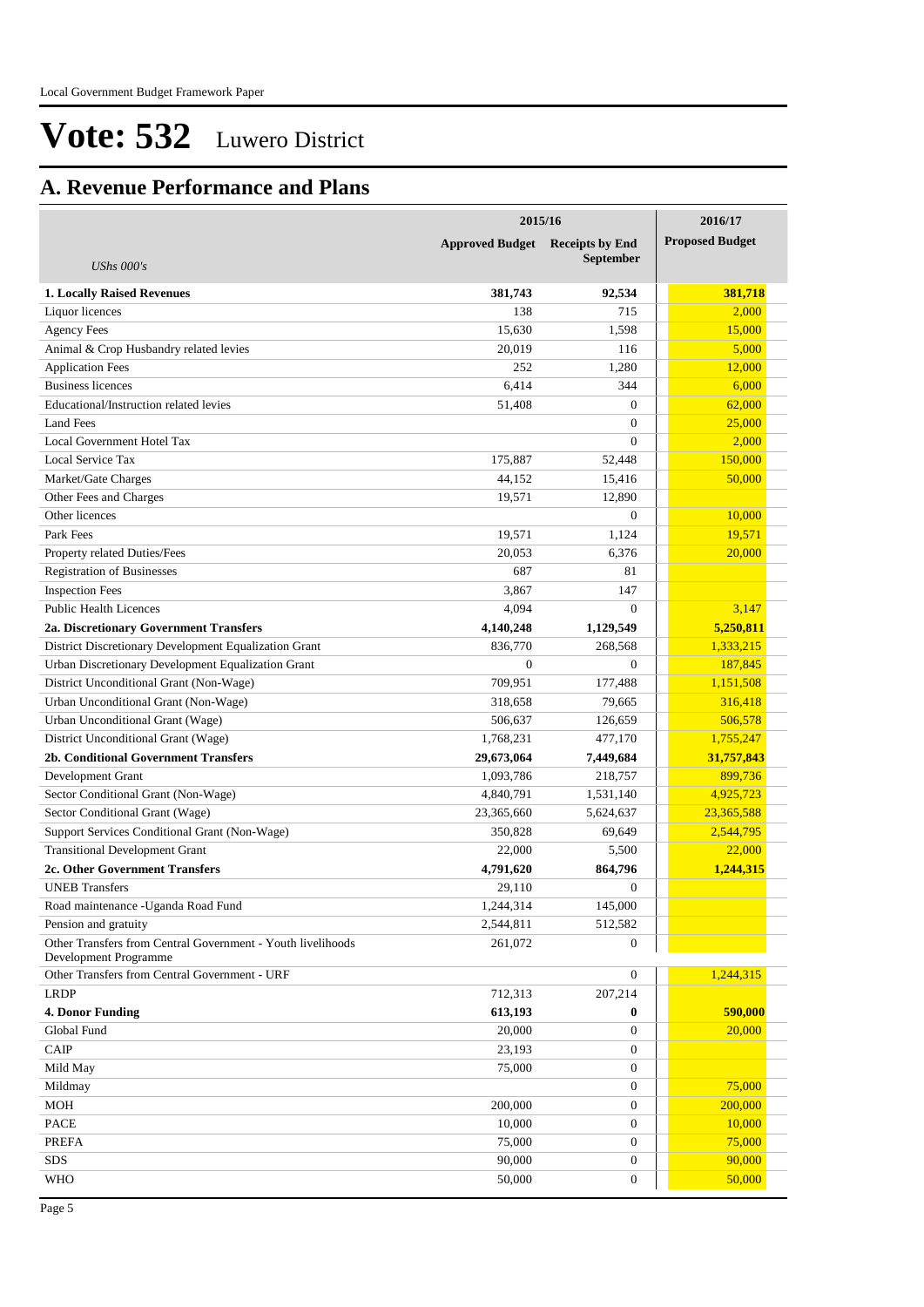## **A. Revenue Performance and Plans**

| <b>TIMOTE</b><br>. INf | 70,000<br>$\overline{\phantom{a}}$ |         |  |
|------------------------|------------------------------------|---------|--|
| <b>Total Revenues</b>  | 39,599,868                         | 536.562 |  |

#### **Revenue Performance in the first Quarter of 2015/16**

#### *(i) Locally Raised Revenues*

UGX 92 million was collected indicating 24 percent budget performance .Out of the total receipts, Local service tax raised 52 million which is 57 percent budget contribution basically due to direct deductions made from civil servants. However Education related Fees made the nil contribution of due to the fact that fees are paid following calendar years instead of fiscal years and normally paid at the beginning of the calendar year.

*(ii) Central Government Transfers*

Shs 9.4 billion was realized from central Government Transfers indicating 25 percent budget performance .Overall Government Grants made the significant Contribution of 99 percent. All central Government Development transfers performed at 20 percent of their quarterly budget expectations.

#### *(iii) Donor Funding*

Development partners never filfilled their quarterly budget promise for reason beyond District control.

#### **Planned Revenues for 2016/17**

#### *(i) Locally Raised Revenues*

The District expects to receive shs 381 million from locally raised sources.Local service Tax is expected to make significant overoll percentage contribution of 42,while the least contribution is expected from Public health Licenses of less than 1 percent. Locally raised sources will make an overall budget contribution of only 1 percent.

#### *(ii) Central Government Transfers*

The District expects to realize shs 37.074 billion from central government transfers. Of this shs 25.6 billion (69%) will cater for salaries

and balance(31 %) will cater for real service deliverly. Central government transfers expects to make a significant overall budget contribution of 97 percent. In comparison to the financial year 2015/16 there is a budget decline of 0.9 percent due to lack of IPF for YLP and other Grant reforms.

#### *(iii) Donor Funding*

Donors are expected to contribute shs 590 million to the district budget which is 1.5 percennt overoll contribution. In comparison to the financial year 2015/2016, there is a budget decrease of 4 %, which is basically attributed to Donors such as CAIIP III .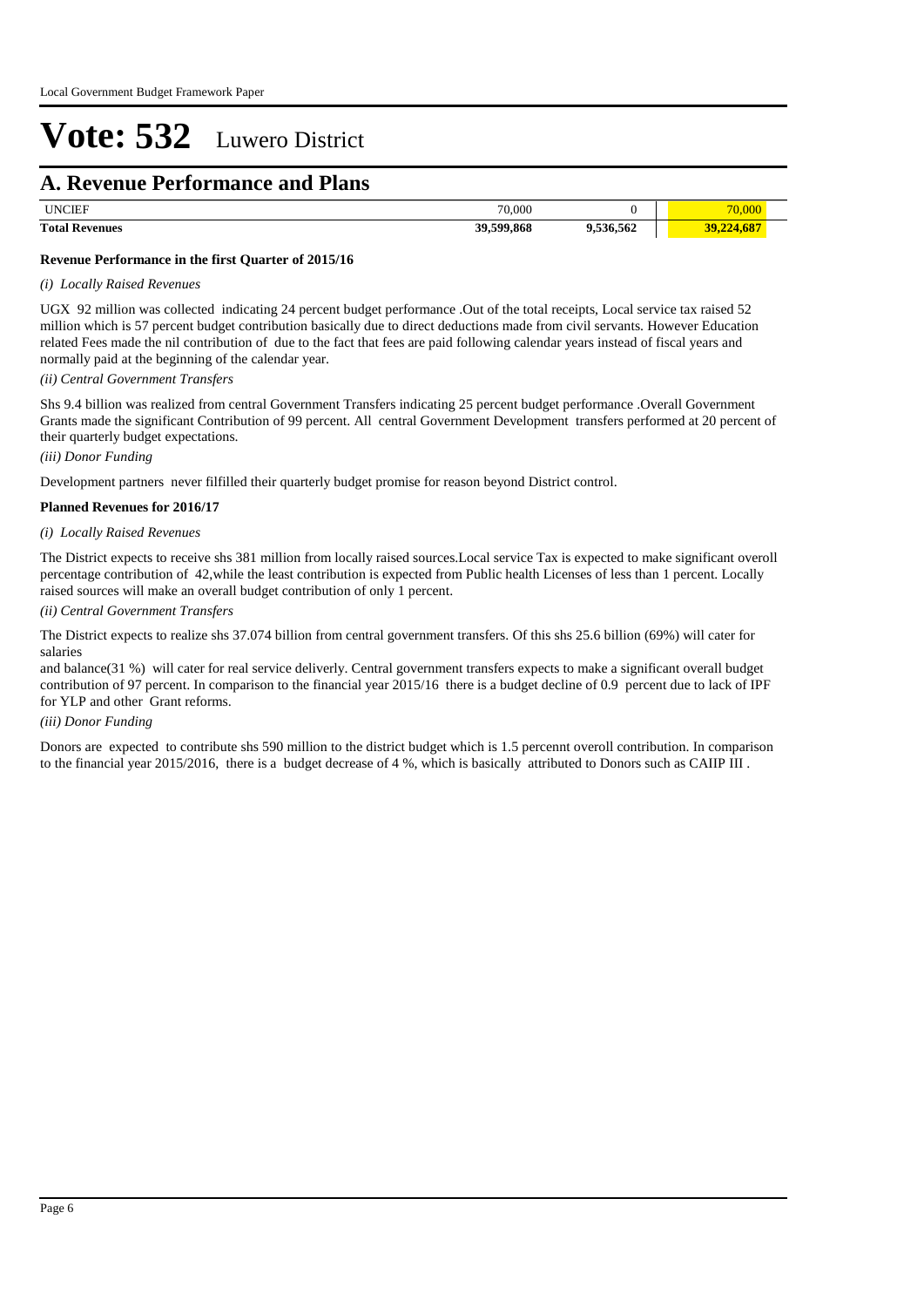### **Summary of Performance and Plans by Department**

### *Workplan 1a: Administration*

#### **(i) Overview of Workplan Revenue and Expenditures**

| <b>UShs Thousand</b>                                 |                                  | 2015/16                       | 2016/17                          |
|------------------------------------------------------|----------------------------------|-------------------------------|----------------------------------|
|                                                      | <b>Approved</b><br><b>Budget</b> | <b>Outturn by</b><br>end Sept | <b>Proposed</b><br><b>Budget</b> |
| A: Breakdown of Workplan Revenues:                   |                                  |                               |                                  |
| <b>Recurrent Revenues</b>                            | 4,378,271                        | 989,740                       | 4,258,992                        |
| District Unconditional Grant (Non-Wage)              | 132.685                          | 49.860                        | 525.352                          |
| District Unconditional Grant (Wage)                  | 436.373                          | 119,832                       | 275,406                          |
| <b>Locally Raised Revenues</b>                       | 90,443                           | 4.780                         | 90,443                           |
| Multi-Sectoral Transfers to LLGs                     | 286,000                          | 80,464                        |                                  |
| Other Transfers from Central Government              | 2,544,811                        | 512,582                       |                                  |
| Support Services Conditional Grant (Non-Wage)        | 62.664                           | 15,898                        | 2,544,795                        |
| Urban Unconditional Grant (Non-Wage)                 | 318,658                          | 79,665                        | 316,418                          |
| Urban Unconditional Grant (Wage)                     | 506,637                          | 126,659                       | 506,578                          |
| <b>Development Revenues</b>                          | 51.561                           | 13,388                        | 235,868                          |
| District Discretionary Development Equalization Gran | 51,561                           | 13,388                        | 48,023                           |
| Urban Discretionary Development Equalization Grant   |                                  | $\Omega$                      | 187,845                          |
| <b>Total Revenues</b>                                | 4,429,832                        | 1,003,128                     | 4,494,860                        |
| <b>B: Overall Workplan Expenditures:</b>             |                                  |                               |                                  |
| Recurrent Expenditure                                | 4,378,271                        | 972,469                       | 4,258,992                        |
| Wage                                                 | 3.487.822                        | 246,492                       | 781.984                          |
| Non Wage                                             | 890,450                          | 725,977                       | 3,477,008                        |
| Development Expenditure                              | 51,561                           | 615                           | 235,868                          |
| Domestic Development                                 | 51,561                           | 615                           | 235,868                          |
| Donor Development                                    | $\mathbf{0}$                     | $\mathbf{0}$                  | $\Omega$                         |
| <b>Total Expenditure</b>                             | 4,429,832                        | 973,084                       | 4,494,860                        |

*Revenue and Expenditure Performance in the first quarter of 2015/16*

The Department received a total of shs 1 billion indicating a quarterly budget performance of 91%. This low performance is attributed to locally raised revenue at 21%, due to more pressing needsin other departments, that dictated a lesser allocation to the sector. However, District unconditionalgrant non wage performed highly at 150% to facilitate the 53rd independence & women's day celebrations, ULGA contributions and District Lawyer. Wages and salaries consumed 49% of thetotal receipts.

#### *Department Revenue and Expenditure Allocations Plans for 2016/17*

The department expectes to receive shs 4.49 billion out of which Central Government transfers will make a contributtion of 98 percent while Locally raised sources only 2 percent. In comparision with FY 2015/16 there is a budget increase of 2 percent .This is attributed to more allocation of none wage grant for the sector for LLGs. Out of the expected Revenue wages and Salaries will consume 17.3 percent and the balance of 82.7 percent will cater for real service delivery.

#### **(ii) Summary of Past and Planned Workplan Outputs**

#### *Physical Performance in the first quarter of 2015/16*

Staff salaries paid for three months, Induction trainings for newly recruited staff conducted, and Women's day celebrations conducted.

#### *Plans for 2016/17 by Vote Function*

Staff salaries paid for three months, Induction trainings for newly recruited staff conducted, and Women's day celebrations conducted.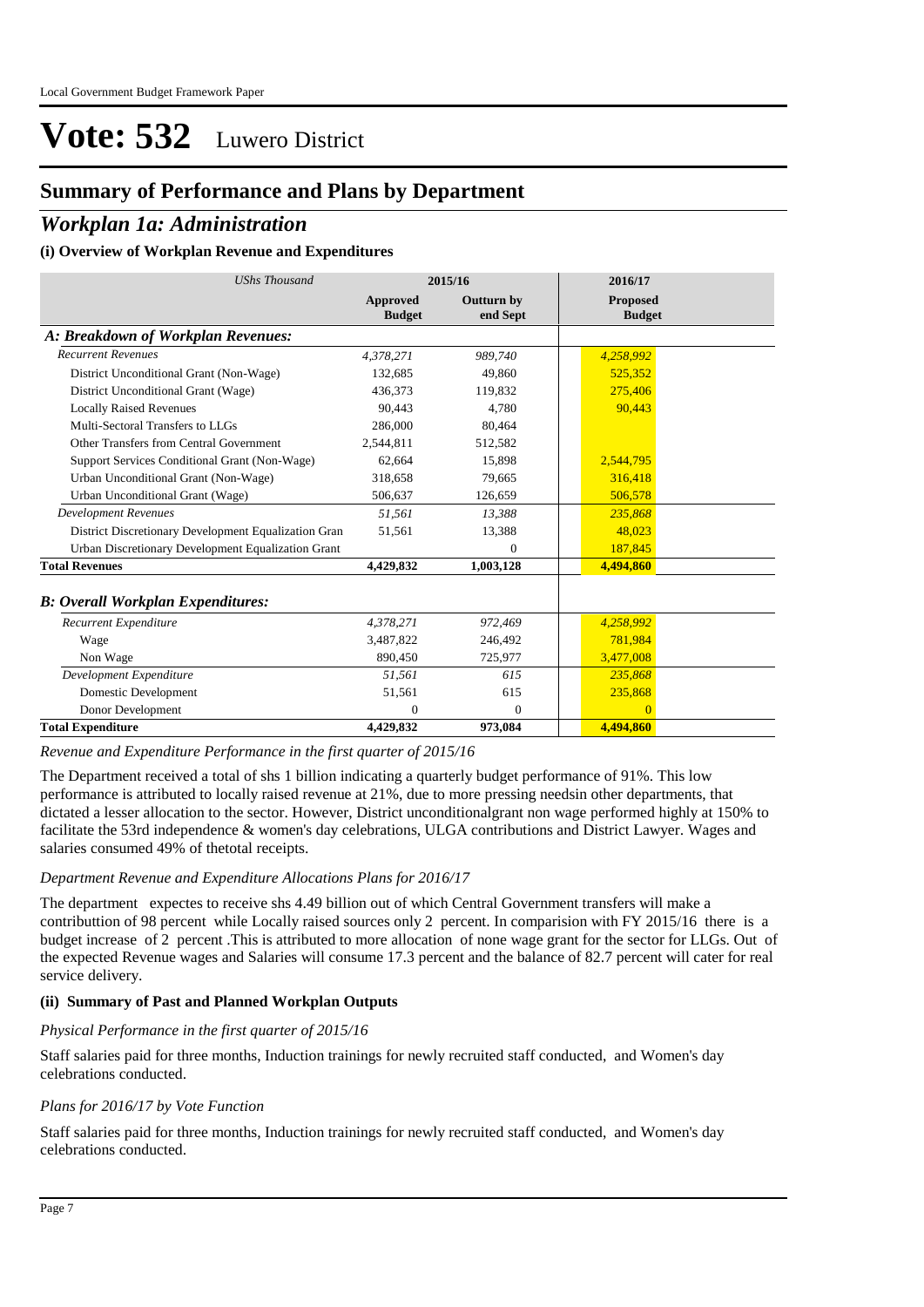### *Workplan 1a: Administration*

*Medium Term Plans and Links to the Development Plan*

Coordination all other Sector plans for all departments in the District.

**(iii) Details of Off-Budget Activities carried out by NGOs, Central Government, the Private Sector and Donors** 

Conducting Barazas by CODI and Office of the prime Minister on social accountabilities at all levels.

#### **(iv) The three biggest challenges faced by the department in improving local government services**

*In adquate funding 1.* Limited Local revenues sources.

*Lack of Transport 2.*

Inadquate transport facilities.

#### *Lack of enough adquate office space and facilities 3.*

Inadquate office space and facilities.

### *Workplan 2: Finance*

#### **(i) Overview of Workplan Revenue and Expenditures**

| <b>UShs Thousand</b>                          |                           | 2015/16                | 2016/17                          |
|-----------------------------------------------|---------------------------|------------------------|----------------------------------|
|                                               | Approved<br><b>Budget</b> | Outturn by<br>end Sept | <b>Proposed</b><br><b>Budget</b> |
| A: Breakdown of Workplan Revenues:            |                           |                        |                                  |
| <b>Recurrent Revenues</b>                     | 422,053                   | 84,458                 | 521,487                          |
| District Unconditional Grant (Non-Wage)       | 61,242                    | 7,000                  | 181,157                          |
| District Unconditional Grant (Wage)           | 295,055                   | 43,385                 | 295,055                          |
| <b>Locally Raised Revenues</b>                | 58,370                    | 32,227                 | 45,275                           |
| Support Services Conditional Grant (Non-Wage) | 7,386                     | 1,845                  |                                  |
| <b>Total Revenues</b>                         | 422,053                   | 84,458                 | 521,487                          |
| <b>B: Overall Workplan Expenditures:</b>      |                           |                        |                                  |
| Recurrent Expenditure                         | 422,053                   | 49,841                 | 521,487                          |
| Wage                                          | 295,055                   | 43,385                 | 295,055                          |
| Non Wage                                      | 126,998                   | 6,456                  | 226,432                          |
| Development Expenditure                       | 0                         | 0                      |                                  |
| Domestic Development                          | 0                         | $\Omega$               |                                  |
| Donor Development                             | 0                         | $\Omega$               | $\Omega$                         |
| <b>Total Expenditure</b>                      | 422,053                   | 49,841                 | 521,487                          |

*Revenue and Expenditure Performance in the first quarter of 2015/16*

The Department received a total of shs 84 million which is 80 percent of the quartlery expected budget.Out of those funds wages and Salaries contributed over 91 percent .The under pefomance is attributed to unconditional grant none wage which performed at 46 percent .However own sources revenue made the most contribution of 220 percent percent basically to facilitate printing of Revenue generating materials.

#### *Department Revenue and Expenditure Allocations Plans for 2016/17*

We plan to realise shs 521 million , of which 47 percent will cater for wages and salaries and 53 percent to facilitate none wage recurrent transactions. Of the total revenue, Central Government transfers will make significant contribution of 92.8 % , Locally raised sources will contribute 7.2 %. In comparison with the FY 2015/16, there is a budget increase of 49 percent. This is due to more alloaction of none wage for acquisition of land in Kikyusa.

#### **(ii) Summary of Past and Planned Workplan Outputs**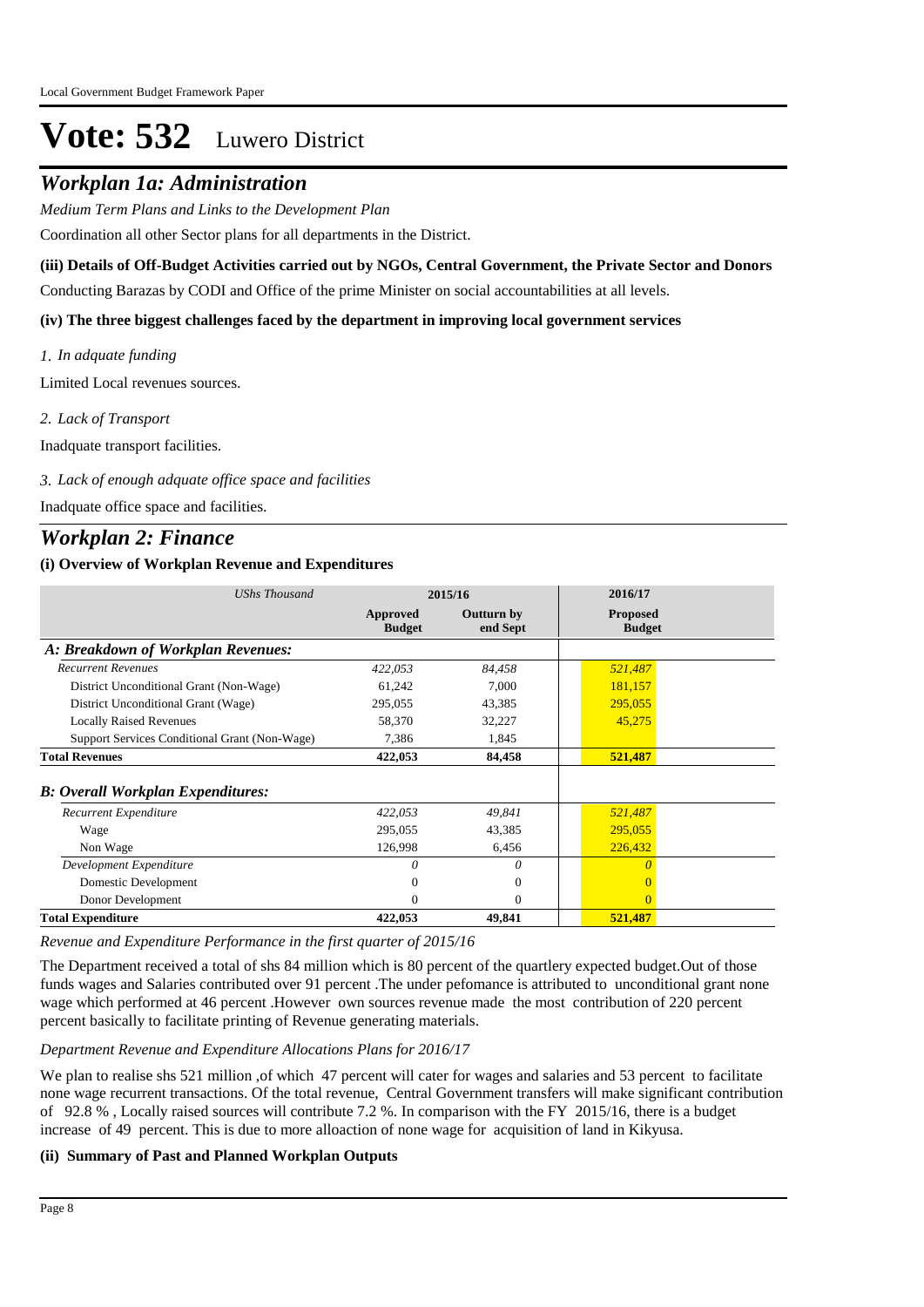## *Workplan 2: Finance*

#### *Physical Performance in the first quarter of 2015/16*

The department managed to raise a total of 92 millions as own sources revenue ,produuced and submitted Draft Final Accounts for Financial Year 2014/15 to the Auditor General , participated in Auditor General closurer of last Fianacial Year, paid Salariesto civil servants and elected Leaders ,paid Gratuity & pension to retired officers and advised Council on risk and all Finacial related matters.

#### *Plans for 2016/17 by Vote Function*

The department managed to raise a total of 92 millions as own sources revenue ,produuced and submitted Draft Final Accounts for Financial Year 2014/15 to the Auditor General , participated in Auditor General closurer of last Fianacial Year, paid Salariesto civil servants and elected Leaders ,paid Gratuity & pension to retired officers and advised Council on risk and all Finacial related matters.

#### *Medium Term Plans and Links to the Development Plan*

The department will ensure that all expenditure is in line with approved budgetary votes directly linked to DDPand advise accordingly to exorted votes. The medium term plans include the following among others production of 5 budgets, 5 final Account, Local Revenue Enhancement Plan and implementation of strategies identified.

## **(iii) Details of Off-Budget Activities carried out by NGOs, Central Government, the Private Sector and Donors**

N/A

#### **(iv) The three biggest challenges faced by the department in improving local government services**

#### *Resource gap 1.*

The available resource basket can not even handle fifity percent of the District priorities thereof creating funding gaps year to year.

#### *Weak department expenditure ranking 2.*

Some departments poorly rank their expenditure during budget preparation calling for reallocation and virements few months during budget implemantion.

#### *Weak support towards locally raised revenue laws 3.*

The Central Government does not give similar support to Local Tax laws as it does to Uganda Reveune Authority , this weakens our Legal frame work , tax administration and enforcement.

### *Workplan 3: Statutory Bodies*

### **(i) Overview of Workplan Revenue and Expenditures**

| UShs Thousand                                 | 2015/16                   |                               | 2016/17                          |
|-----------------------------------------------|---------------------------|-------------------------------|----------------------------------|
|                                               | Approved<br><b>Budget</b> | <b>Outturn by</b><br>end Sept | <b>Proposed</b><br><b>Budget</b> |
| A: Breakdown of Workplan Revenues:            |                           |                               |                                  |
| <b>Recurrent Revenues</b>                     | 662.262                   | 158,756                       | 699,127                          |
| District Unconditional Grant (Non-Wage)       | 100,000                   | 13.458                        | 247,678                          |
| District Unconditional Grant (Wage)           | 218,806                   | 87,428                        | 361,449                          |
| <b>Locally Raised Revenues</b>                | 96,000                    | 14.064                        | 90,000                           |
| Support Services Conditional Grant (Non-Wage) | 247.456                   | 43,806                        |                                  |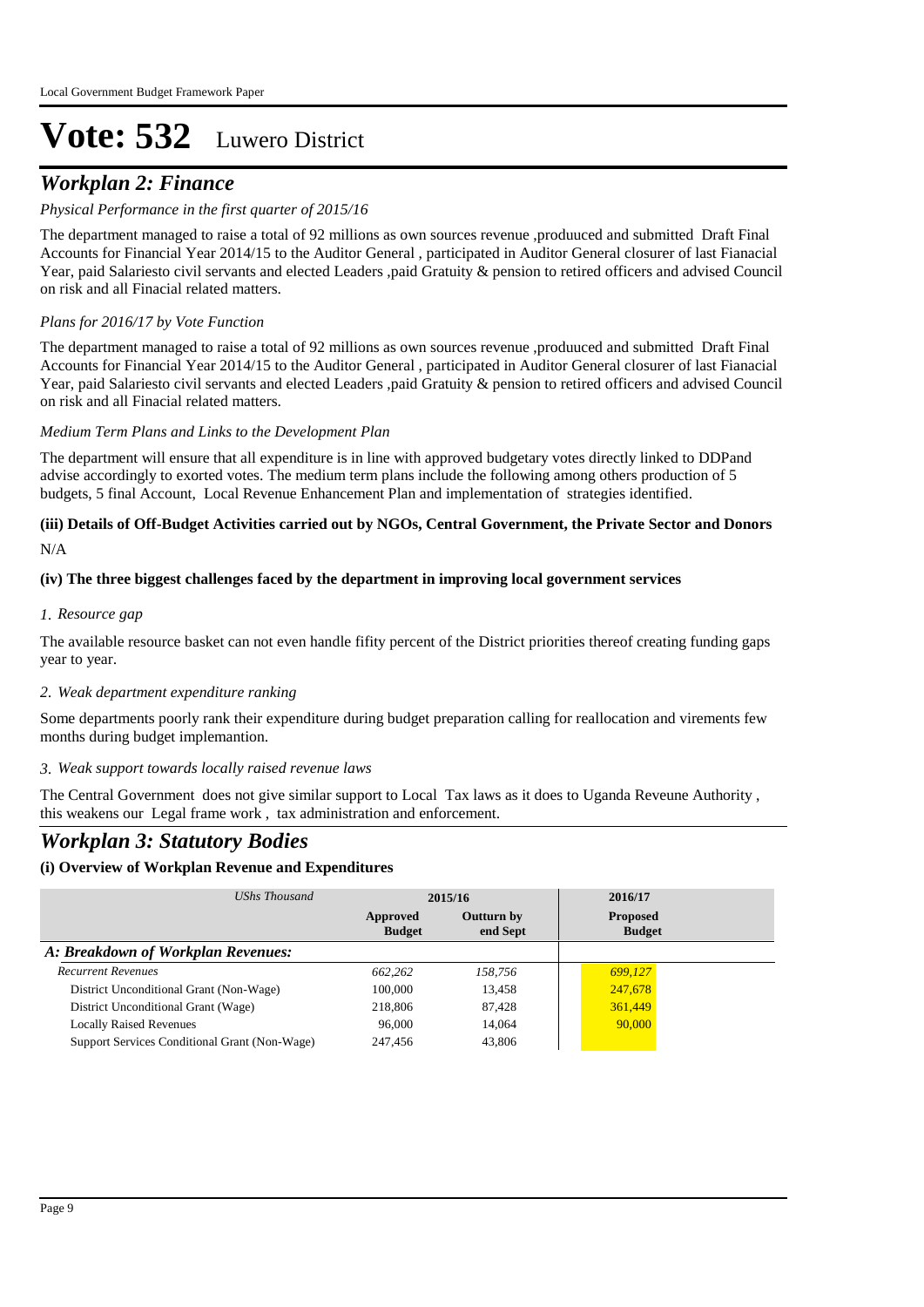### *Workplan 3: Statutory Bodies*

|                                          | ັ                    |                           |                               |                                  |  |
|------------------------------------------|----------------------|---------------------------|-------------------------------|----------------------------------|--|
|                                          | <b>UShs Thousand</b> | 2015/16                   |                               | 2016/17                          |  |
|                                          |                      | Approved<br><b>Budget</b> | <b>Outturn by</b><br>end Sept | <b>Proposed</b><br><b>Budget</b> |  |
| <b>Total Revenues</b>                    |                      | 662,262                   | 158,756                       | 699,127                          |  |
| <b>B: Overall Workplan Expenditures:</b> |                      |                           |                               |                                  |  |
| Recurrent Expenditure                    |                      | 662,262                   | 131,624                       | 699,127                          |  |
| Wage                                     |                      | 361,449                   | 87,428                        | 361,449                          |  |
| Non Wage                                 |                      | 300,812                   | 44,196                        | 337,678                          |  |
| Development Expenditure                  |                      | 0                         | 0                             | $\theta$                         |  |
| Domestic Development                     |                      | 0                         | $\mathbf{0}$                  | $\Omega$                         |  |
| Donor Development                        |                      | 0                         | $\Omega$                      | $\Omega$                         |  |
| <b>Total Expenditure</b>                 |                      | 662,262                   | 131,624                       | 699,127                          |  |

#### *Revenue and Expenditure Performance in the first quarter of 2015/16*

During the quarter shs 158 million was realized reflecting 96 % budget perforamance. This low perfromance is attributed to nil release of Salary and gratuity for political Leaders and less realization conditional transfer to councillors allowance which is at 49%, more pressing needs in other departments which did not warrant allocation of 100% of District unconditional grant non wage.

#### *Department Revenue and Expenditure Allocations Plans for 2016/17*

The department expects to receive shs 699 million, of which central government transfers will make the significant contribution of 87percent, while locally raised sources only 13 percent. Wages and salaries will consume 52 percent of the total budget, while the balance of 48 percent will cater for service delivery. In comparison with the FY 2015/16, there is a budget increase of 5.3 percent. The increase is to cater for oreintation of the new Council.

#### **(ii) Summary of Past and Planned Workplan Outputs**

#### *Physical Performance in the first quarter of 2015/16*

The boards and comissions sat and performed their statutory duties , one Council and five standing comittees were held .Three District Executive Comittees were held and Council performed their oversight function by monitoring Government projects.

#### *Plans for 2016/17 by Vote Function*

The boards and comissions sat and performed their statutory duties , one Council and five standing comittees were held .Three District Executive Comittees were held and Council performed their oversight function by monitoring Government projects.

#### *Medium Term Plans and Links to the Development Plan*

Holding Council meetings, Standing Committee Meeting, LGPAC meetings and Handling DSC meetings.

#### **(iii) Details of Off-Budget Activities carried out by NGOs, Central Government, the Private Sector and Donors**

Ministry of Local Government and development partners orient new Councils on relevent Government procedures , Laws and regulations.

#### **(iv) The three biggest challenges faced by the department in improving local government services**

#### *Late release of funds due to system errors 1.*

There is need for timely release of funds to enable timely sector performance.

#### *Lack of filling cabinets 2.*

Provision of filling cabinets to enable proper custody of documents and confidentiality.

*Capacity gaps for Newly Elected Political Leaders. 3.*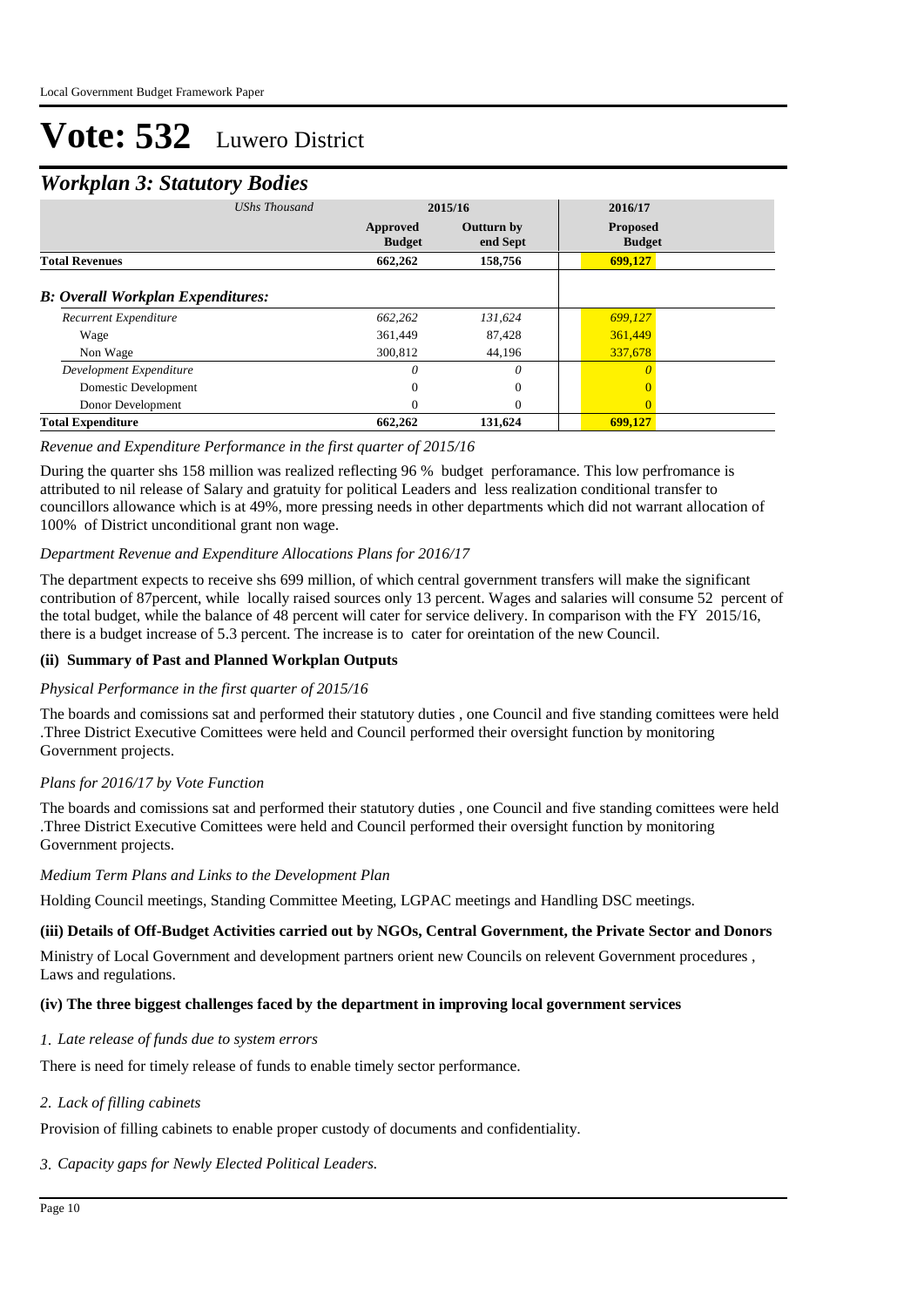## *Workplan 3: Statutory Bodies*

There is a need to orient the newly elected District Councillors.

## *Workplan 4: Production and Marketing*

#### **(i) Overview of Workplan Revenue and Expenditures**

| UShs Thousand                             |                           | 2015/16                       | 2016/17                          |
|-------------------------------------------|---------------------------|-------------------------------|----------------------------------|
|                                           | Approved<br><b>Budget</b> | <b>Outturn by</b><br>end Sept | <b>Proposed</b><br><b>Budget</b> |
| A: Breakdown of Workplan Revenues:        |                           |                               |                                  |
| <b>Recurrent Revenues</b>                 | 540,454                   | 85,050                        | 551,417                          |
| District Unconditional Grant (Non-Wage)   | 11,025                    | 2,000                         | 10,000                           |
| District Unconditional Grant (Wage)       | 227,179                   | 39,148                        | 227,202                          |
| <b>Locally Raised Revenues</b>            |                           | $\Omega$                      | 10,000                           |
| Sector Conditional Grant (Non-Wage)       | 115,354                   | 28,839                        | 117,342                          |
| Sector Conditional Grant (Wage)           | 186,897                   | 15,064                        | 186,874                          |
| <b>Total Revenues</b>                     | 540,454                   | 85,050                        | 551,417                          |
| <b>B</b> : Overall Workplan Expenditures: |                           |                               |                                  |
| Recurrent Expenditure                     | 540,454                   | 64,637                        | 551,417                          |
| Wage                                      | 414,075                   | 54,211                        | 414,075                          |
| Non Wage                                  | 126,379                   | 10,425                        | 137,342                          |
| Development Expenditure                   | $\theta$                  | $\theta$                      |                                  |
| Domestic Development                      | 0                         | $\overline{0}$                |                                  |
| Donor Development                         | $\Omega$                  | $\Omega$                      | $\Omega$                         |
| <b>Total Expenditure</b>                  | 540,454                   | 64,637                        | 551,417                          |

#### *Revenue and Expenditure Performance in the first quarter of 2015/16*

During the period in question, a total of shs. 85 milion was realised indicating a quarterly budget performance of 63%. This under performance is attributed to Low absoprtion of Agricultural Extension staff and recapturing of the fromer NAADS staf pending approval by Public service. Wages and salaries consumed 65% of the total receipts. Out of the total revenue received, shs. 64 million was actually spent revealing an absorption rate of 75%, leaving unspent balance of shs. 20 million.

#### *Department Revenue and Expenditure Allocations Plans for 2016/17*

The department expects to receive shs. 551 million, of which 98.2 percent will be contributed by central government transfers. In comparison with the FY 2015/16, there is a budget increament of 2 percent.This isattrubuted to more allcation of PMG and locally raised revenue to facilitate climate change activities. Wages and salaries will consume 75 percent of the total budget, while the balance of 25 percent will cater for real service delivery.

#### **(ii) Summary of Past and Planned Workplan Outputs**

*Physical Performance in the first quarter of 2015/16*

Vaccinated livestock, namely, FMD -14,000, LSD - 2850, Rabies - 3789, NCD /IB - 90,000 and IBD -72,000.

#### *Plans for 2016/17 by Vote Function*

Vaccinated livestock, namely, FMD -14,000, LSD - 2850, Rabies - 3789, NCD /IB - 90,000 and IBD -72,000.

#### *Medium Term Plans and Links to the Development Plan*

provision of strategic enterprises for increasing food security and incomes for sustainable growth.

#### **(iii) Details of Off-Budget Activities carried out by NGOs, Central Government, the Private Sector and Donors**

Climate reslient activities, climate smart agriculture practices,post harvest handling and processing by private sector.agriculture inputs supply by the Veteran Operation Wealthy Creation. SACCOS money lending , Produce processing by private enterprises and big investors who are farming on large scale.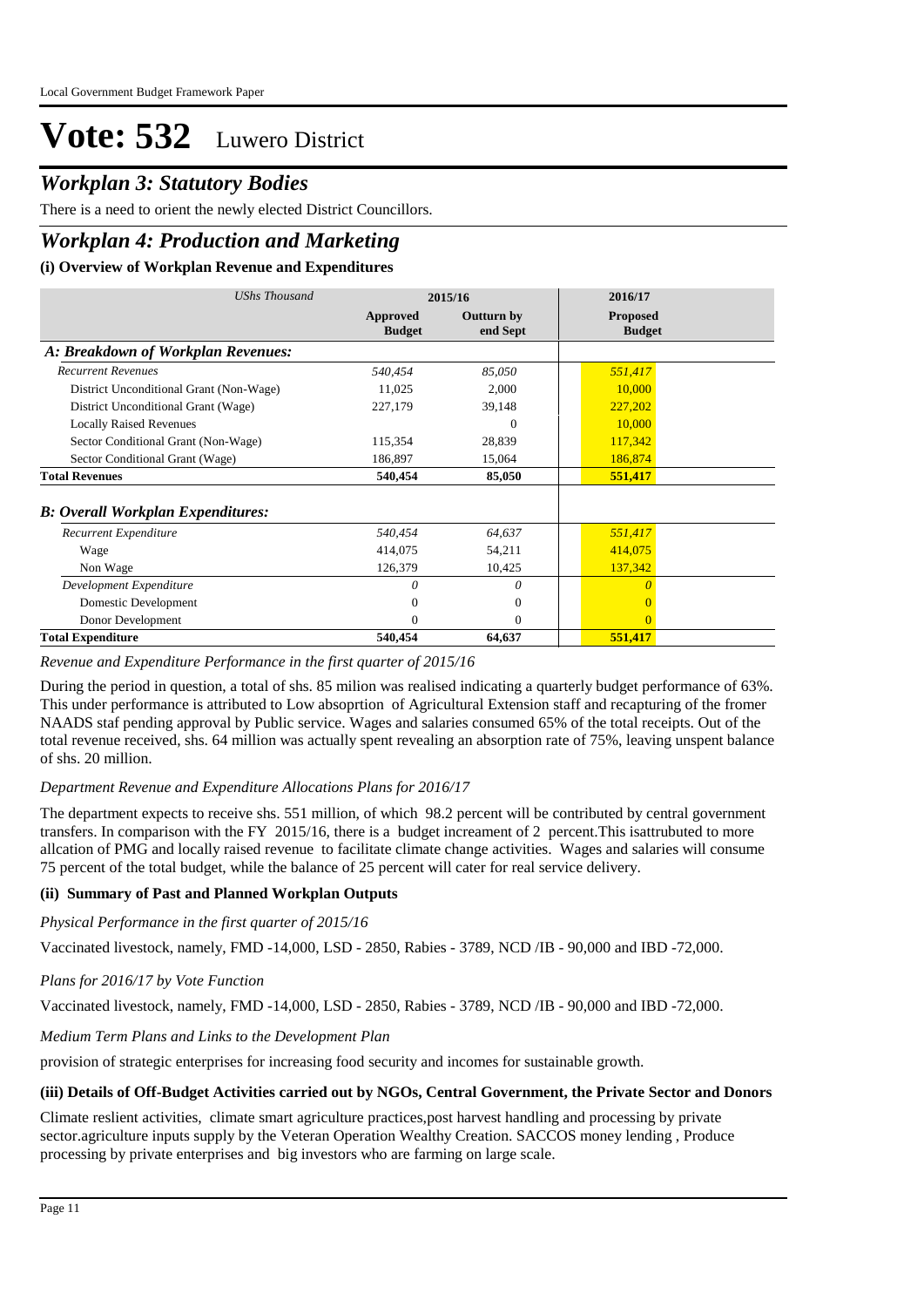## *Workplan 4: Production and Marketing*

### **(iv) The three biggest challenges faced by the department in improving local government services**

### *limted funding to the sector 1.*

there are many activities like value addition that need more funding and technologies

### *Climate Change vulgaries affecting regular productivity 2.*

The Climate Change need interventions that are area specific and there is need for concerted effort by all stakeholders such that all supplement each others efforts

### *Under staffing of the sector 3.*

There is under ataffing and filling of vacant posts in the Production sector for agricultural service delivery.

## *Workplan 5: Health*

### **(i) Overview of Workplan Revenue and Expenditures**

| <b>UShs Thousand</b>                     | 2015/16                   |                        | 2016/17                          |
|------------------------------------------|---------------------------|------------------------|----------------------------------|
|                                          | Approved<br><b>Budget</b> | Outturn by<br>end Sept | <b>Proposed</b><br><b>Budget</b> |
| A: Breakdown of Workplan Revenues:       |                           |                        |                                  |
| <b>Recurrent Revenues</b>                | 4,535,102                 | 1,086,801              | 4,522,678                        |
| District Unconditional Grant (Non-Wage)  | 10,000                    | 3.000                  | 20,000                           |
| <b>Locally Raised Revenues</b>           | 15,000                    | 0                      | 15,000                           |
| Sector Conditional Grant (Non-Wage)      | 448,335                   | 112,084                | 425,910                          |
| Sector Conditional Grant (Wage)          | 4,061,768                 | 971,718                | 4,061,768                        |
| <b>Development Revenues</b>              | 619.140                   | 5,828                  | 688,424                          |
| Development Grant                        | 29.140                    | 5,828                  | 98,424                           |
| Donor Funding                            | 590,000                   | $\Omega$               | 590,000                          |
| <b>Total Revenues</b>                    | 5,154,242                 | 1,092,629              | 5,211,102                        |
| <b>B: Overall Workplan Expenditures:</b> |                           |                        |                                  |
| Recurrent Expenditure                    | 4,535,102                 | 1,051,253              | 4,522,678                        |
| Wage                                     | 4,061,768                 | 971,718                | 4,061,768                        |
| Non Wage                                 | 473,335                   | 79,536                 | 460,910                          |
| Development Expenditure                  | 619.140                   | 0                      | 688,424                          |
| Domestic Development                     | 29,140                    | $\boldsymbol{0}$       | 98,424                           |
| Donor Development                        | 590,000                   | $\mathbf{0}$           | 590,000                          |
| <b>Total Expenditure</b>                 | 5,154,242                 | 1,051,253              | 5,211,102                        |

#### *Revenue and Expenditure Performance in the first quarter of 2015/16*

The department received shs 1.092 billion against aquarterly budget plan of shs 1.33 billion indicating abudget performance of only 85 percent .The under performance is attributed to nill allocation of Locally raised revenues for the department due to more pressing needs in other departments. Additionally, donor promises were not fulfilled as per the quarterly budget expectation.

### *Department Revenue and Expenditure Allocations Plans for 2016/17*

The sector expects to receive shs. 5.2 billion, of which Central government will contribute 88.4%, Donors 11.3 percent and locally raised sources only 0.3 percent. Wages & salaries will consume78% of total budget, while the balance of 22% will cater for service delivery. Compared to FY 2015/16 budget, there is an increament of 1.1 which is due to increase in PHC development.

### **(ii) Summary of Past and Planned Workplan Outputs**

### *Physical Performance in the first quarter of 2015/16*

Out patient total attendance increased from indicating percentage increaments of 9.2% & 52.5% for both Government & NGO Health Units respectively.Maternity delivery rates stood at 52.9% & 66.2% for both Government&NGO health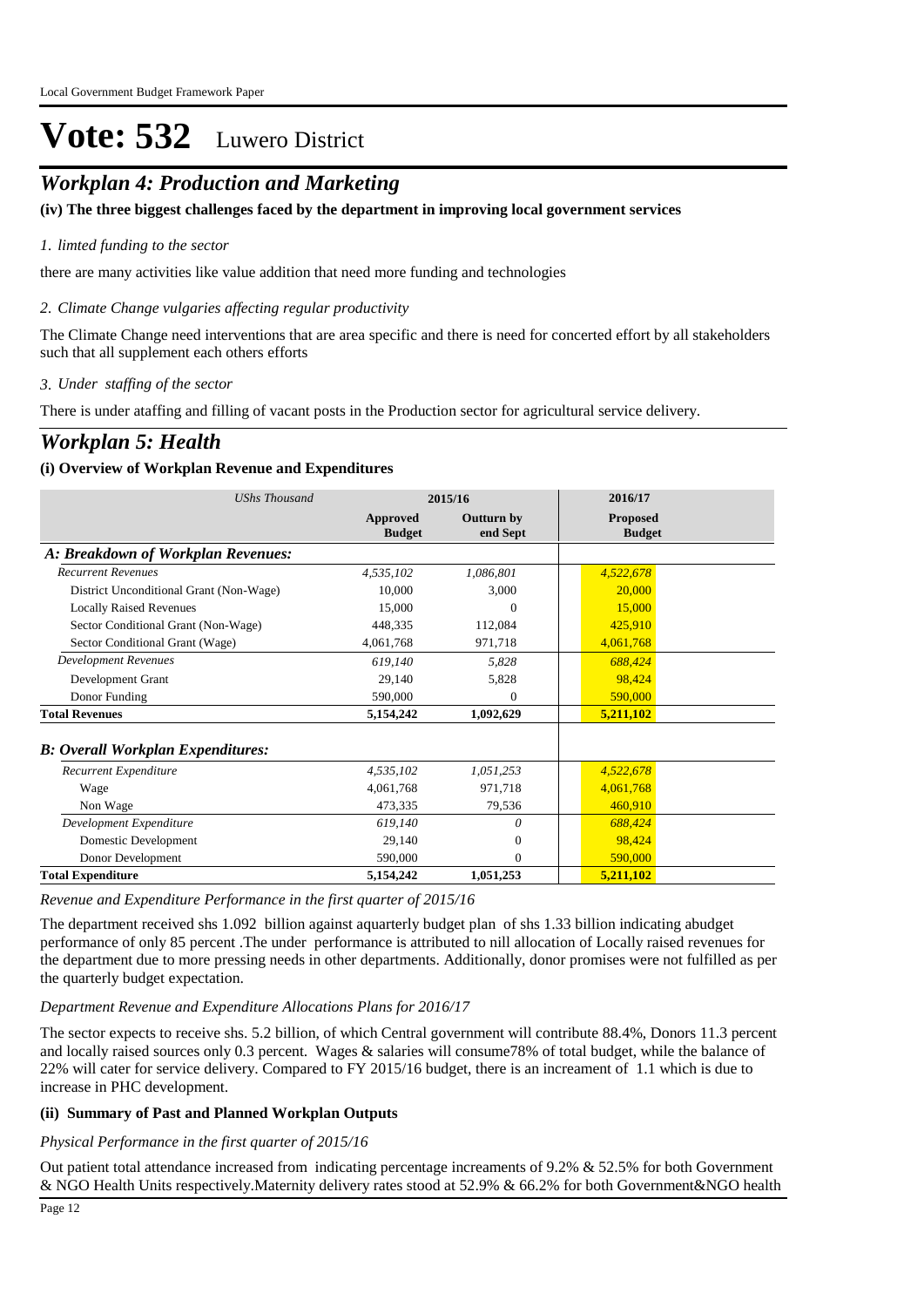## *Workplan 5: Health*

units respectively which was quite higher than the notional average of 54% for NGO health units, Child immunization with oral polio vaccine improved with percentage increaments from 19.2% & 59.0% for Government & NGO health units respectively.

#### *Plans for 2016/17 by Vote Function*

Out patient total attendance increased from indicating percentage increaments of 9.2% & 52.5% for both Government & NGO Health Units respectively.Maternity delivery rates stood at 52.9% & 66.2% for both Government&NGO health units respectively which was quite higher than the notional average of 54% for NGO health units, Child immunization with oral polio vaccine improved with percentage increaments from 19.2% & 59.0% for Government & NGO health units respectively.

#### *Medium Term Plans and Links to the Development Plan*

Enable the population to access quality health care without any financial inconveniences. However, the budget gap between the resources available and the resources required is the main challenge. For example, only about 1% of the projects in the DPP that were earmarked for implementation during FY 2016/17 will be implemented due to inadequate funding.

#### **(iii) Details of Off-Budget Activities carried out by NGOs, Central Government, the Private Sector and Donors**

Mass immunization, cancer screening , reproductive Health and response to epidemics like Ebola .

#### **(iv) The three biggest challenges faced by the department in improving local government services**

#### *Inadequate staff accomodation at health facilities 1.*

Most of the health facilities don't have staff houses. Health workers individually seek accommodation from distant trading centers. This encourages absenteeism and late coming since they have to travel long distances to their place of work

#### *Understaffing at health facilities 2.*

The current staffing is only 78% mainly due to a restrictive wage budget. Even if funds were available to achieve 100% staffing, the current staff structure is also inadequate given that health personnel work in shifts.

#### *Inadequate funding 3.*

Current funding to the health sector is only upto 25% of the total requirement as per the ever increasing health demands. Low remuneration to health workers affects their work efficiency and morale

### *Workplan 6: Education*

#### **(i) Overview of Workplan Revenue and Expenditures**

| UShs Thousand                           |                           | 2015/16                       | 2016/17                          |
|-----------------------------------------|---------------------------|-------------------------------|----------------------------------|
|                                         | Approved<br><b>Budget</b> | <b>Outturn by</b><br>end Sept | <b>Proposed</b><br><b>Budget</b> |
| A: Breakdown of Workplan Revenues:      |                           |                               |                                  |
| <b>Recurrent Revenues</b>               | 23,417,030                | 6,006,030                     | 23,555,342                       |
| District Unconditional Grant (Non-Wage) | 20,000                    | 4.000                         | 50,000                           |
| District Unconditional Grant (Wage)     | 76,684                    | 15,320                        | 82,000                           |
| <b>Locally Raised Revenues</b>          | 50,000                    | $\Omega$                      | 60,000                           |
| Other Transfers from Central Government | 29.110                    | $\Omega$                      |                                  |
| Sector Conditional Grant (Non-Wage)     | 4.124.241                 | 1,348,854                     | 4,246,395                        |
| Sector Conditional Grant (Wage)         | 19,116,995                | 4,637,856                     | 19,116,947                       |
| <b>Development Revenues</b>             | 589.639                   | 117.928                       | 421.961                          |
| Development Grant                       | 589,639                   | 117.928                       | 421,961                          |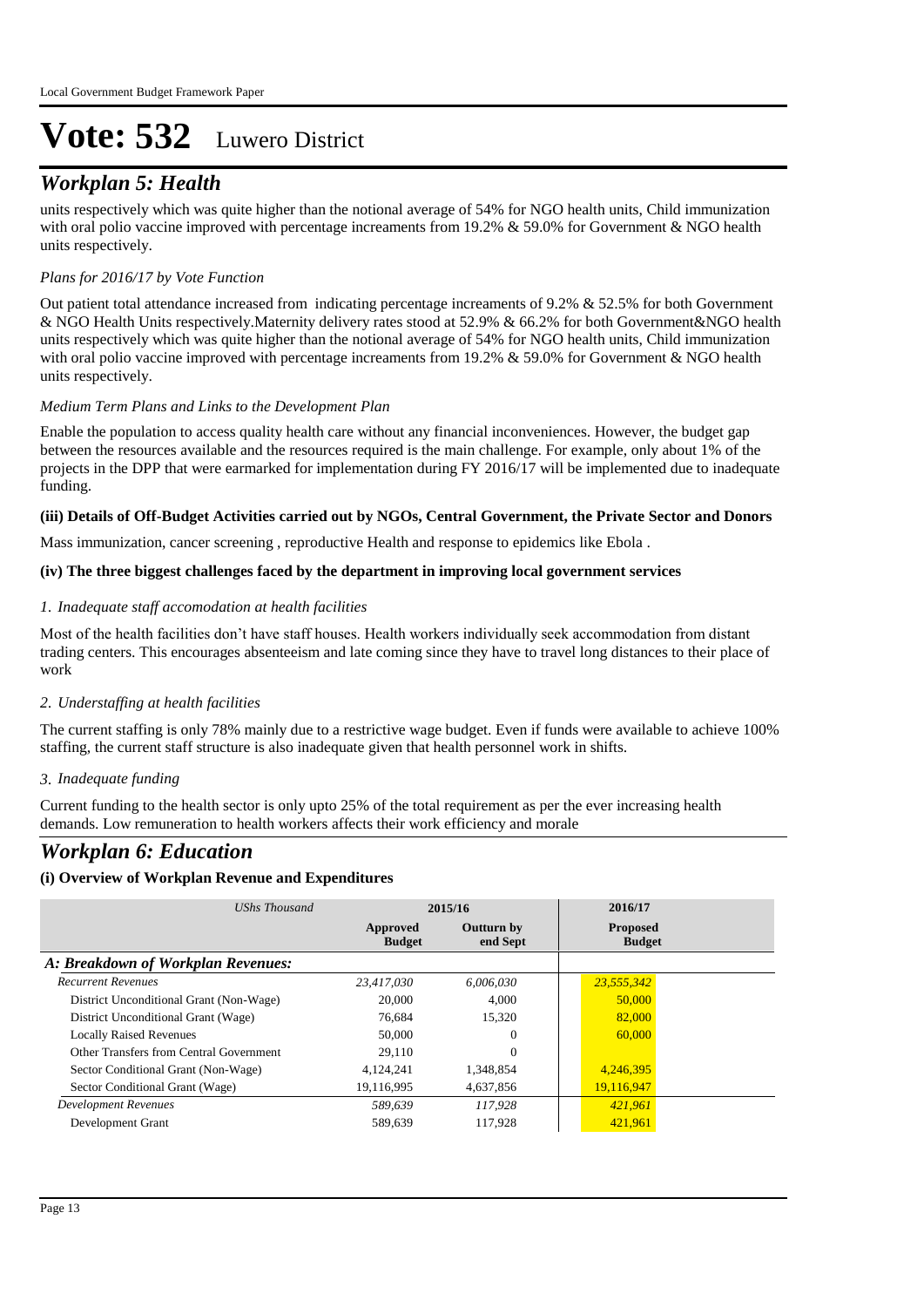### *Workplan 6: Education*

| <b>UShs Thousand</b>                      |                           | 2015/16                       | 2016/17                          |  |
|-------------------------------------------|---------------------------|-------------------------------|----------------------------------|--|
|                                           | Approved<br><b>Budget</b> | <b>Outturn by</b><br>end Sept | <b>Proposed</b><br><b>Budget</b> |  |
| <b>Total Revenues</b>                     | 24,006,669                | 6,123,958                     | 23,977,303                       |  |
| <b>B</b> : Overall Workplan Expenditures: |                           |                               |                                  |  |
| Recurrent Expenditure                     | 23,417,030                | 6,006,030                     | 23,555,342                       |  |
| Wage                                      | 19,193,680                | 4,653,176                     | 19,193,680                       |  |
| Non Wage                                  | 4,223,350                 | 1,352,854                     | 4,361,662                        |  |
| Development Expenditure                   | 589.639                   | 43.741                        | 421.961                          |  |
| Domestic Development                      | 589.639                   | 43.741                        | 421,961                          |  |
| Donor Development                         | $\overline{0}$            | $\mathbf{0}$                  | $\Omega$                         |  |
| <b>Total Expenditure</b>                  | 24,006,669                | 6,049,772                     | 23,977,303                       |  |

#### *Revenue and Expenditure Performance in the first quarter of 2015/16*

The department received a total of shs. 6.1 billion revealing a quarterly budget performance of 102%. This performance is attributed to the release of more than the quarterly budget expectation by the center, namely, UPE at 120%, USE 133%, and conditional transfer for non wage community polytechnic of 133%. However, local revenue performed poorly at 0% due to pressing needs in other departments tha did not warrant any allocation to the sector.

#### *Department Revenue and Expenditure Allocations Plans for 2016/17*

The department expects to received 23.9 billion , out of which 80 percent will cater for Salaries and the balance of 20 percent for service delivery,Of the total budget Central Government transfers will contribute 99.7 percent and the balancefrom own sources revenue. Compared to the FY 2015/16 there is a budget decline of 0.1 percent due to reduction in development Grant.

#### **(ii) Summary of Past and Planned Workplan Outputs**

#### *Physical Performance in the first quarter of 2015/16*

Carried out school inspections 227 UPE schools and 45 USE schools. Participated in the national ball games and music fesitivals.

#### *Plans for 2016/17 by Vote Function*

Carried out school inspections 227 UPE schools and 45 USE schools. Participated in the national ball games and music fesitivals.

#### *Medium Term Plans and Links to the Development Plan*

Construction of teachers' houses, classrooms and latrines, provision of desks, Provision of Instructional Materials, intensfying school inspection and monitoring, training of SMCs, PTAs and BOGs, conducting refresher courses for teachers, sensitization of parrents and communities about education issues, procurement of departmental sound vehicle for better service delivery, Sensitization workshops for proprietors and Headteachers of private schools.

#### **(iii) Details of Off-Budget Activities carried out by NGOs, Central Government, the Private Sector and Donors**

Parents and Children sensitized against disasiter, SMCs and PTAs trained by 'Save the Children', good school project conducted in schools by "Raising Voices"

#### **(iv) The three biggest challenges faced by the department in improving local government services**

#### *Lack of Sound vehicle 1.*

The department lacks sound transport to facilitate school inspection and monitoring yet it is its major mandate

#### *Lack of Staff Accommodation 2.*

Most schools in the district lack teachers' houses resulting into teachers moving very long distances as long as 7km daily which affect their performance.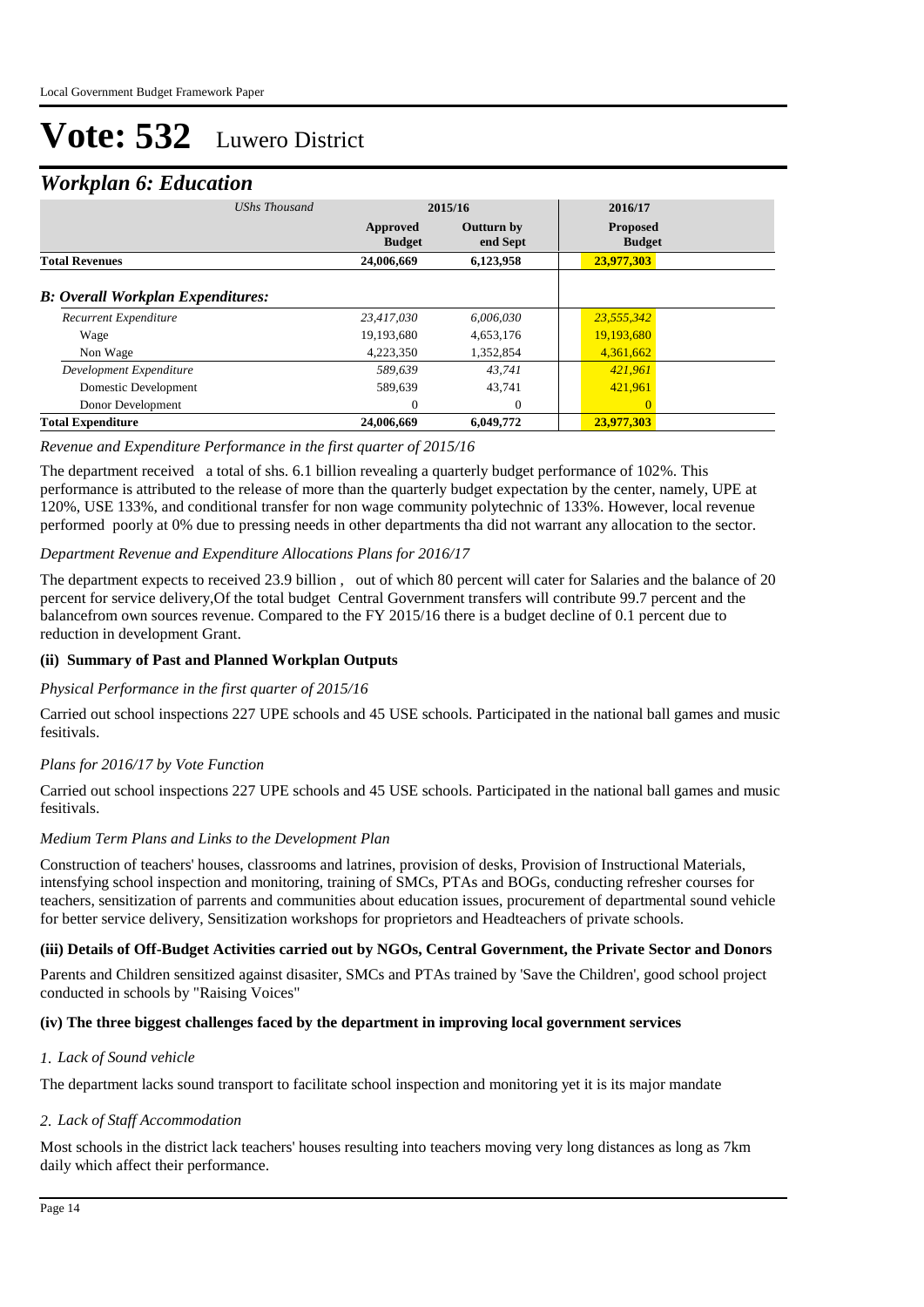## *Workplan 6: Education*

#### *Indequate classrooms and Latrines 3.*

The available Clssrooms and latrines in the district are still inadequate to the extent that we still have pupils studying under tree sheds.

## *Workplan 7a: Roads and Engineering*

#### **(i) Overview of Workplan Revenue and Expenditures**

| <b>UShs Thousand</b>                      | 2015/16                   |                               | 2016/17                          |
|-------------------------------------------|---------------------------|-------------------------------|----------------------------------|
|                                           | Approved<br><b>Budget</b> | <b>Outturn by</b><br>end Sept | <b>Proposed</b><br><b>Budget</b> |
| A: Breakdown of Workplan Revenues:        |                           |                               |                                  |
| <b>Recurrent Revenues</b>                 | 1,341,991                 | 168,226                       | 1,366,992                        |
| District Unconditional Grant (Non-Wage)   |                           | 2,000                         | 30,000                           |
| District Unconditional Grant (Wage)       | 92.677                    | 21,226                        | 92,677                           |
| <b>Locally Raised Revenues</b>            | 5,000                     | 0                             |                                  |
| Multi-Sectoral Transfers to LLGs          | 481,375                   | 0                             | 521,775                          |
| Other Transfers from Central Government   | 762,939                   | 145,000                       | 722,540                          |
| <b>Development Revenues</b>               | 23,193                    | 0                             |                                  |
| Donor Funding                             | 23,193                    | $\Omega$                      |                                  |
| <b>Total Revenues</b>                     | 1,365,184                 | 168,226                       | 1,366,992                        |
| <b>B</b> : Overall Workplan Expenditures: |                           |                               |                                  |
| Recurrent Expenditure                     | 1,341,991                 | 135,749                       | 1,366,992                        |
| Wage                                      | 92,677                    | 21,226                        | 92,677                           |
| Non Wage                                  | 1,249,314                 | 114,524                       | 1,274,315                        |
| Development Expenditure                   | 73,193                    | $\theta$                      |                                  |
| Domestic Development                      | 50,000                    | $\Omega$                      |                                  |
| Donor Development                         | 23,193                    | $\Omega$                      | $\Omega$                         |
| <b>Total Expenditure</b>                  | 1,415,184                 | 135,749                       | 1,366,992                        |

#### *Revenue and Expenditure Performance in the first quarter of 2015/16*

The department received sh 168 million revealing a budget performance of 48 percent. This low performance is attributed to zero allocation of local revenue, due to pressing needs in other sectors that could not allow any allocation. This is in addition to donors that never fulfilled their quarterly budget promise, and multisectoral transfers at 0%, as URF meant for Sub counties is released once in quarter two. Wages and salaries consumed 14% of the total revenue.

#### *Department Revenue and Expenditure Allocations Plans for 2016/17*

The Department expects to receive a total of shs 1,36 billion from central Government ,Wages and salaries will consume 7 percent of the total budget and thee balance of 93 percent will cater for District feeder road maintenance, Urban roads maintenance , community access road maintenance and Plants and Vehicle maintenance.

#### **(ii) Summary of Past and Planned Workplan Outputs**

#### *Physical Performance in the first quarter of 2015/16*

The department has managed to carry out periodic maintenance of 17 Kilometers of feeder roads funded by Uganda Road Fund,

#### *Plans for 2016/17 by Vote Function*

The department has managed to carry out periodic maintenance of 17 Kilometers of feeder roads funded by Uganda Road Fund,

#### *Medium Term Plans and Links to the Development Plan*

Improvement of District, Urban and Community access road network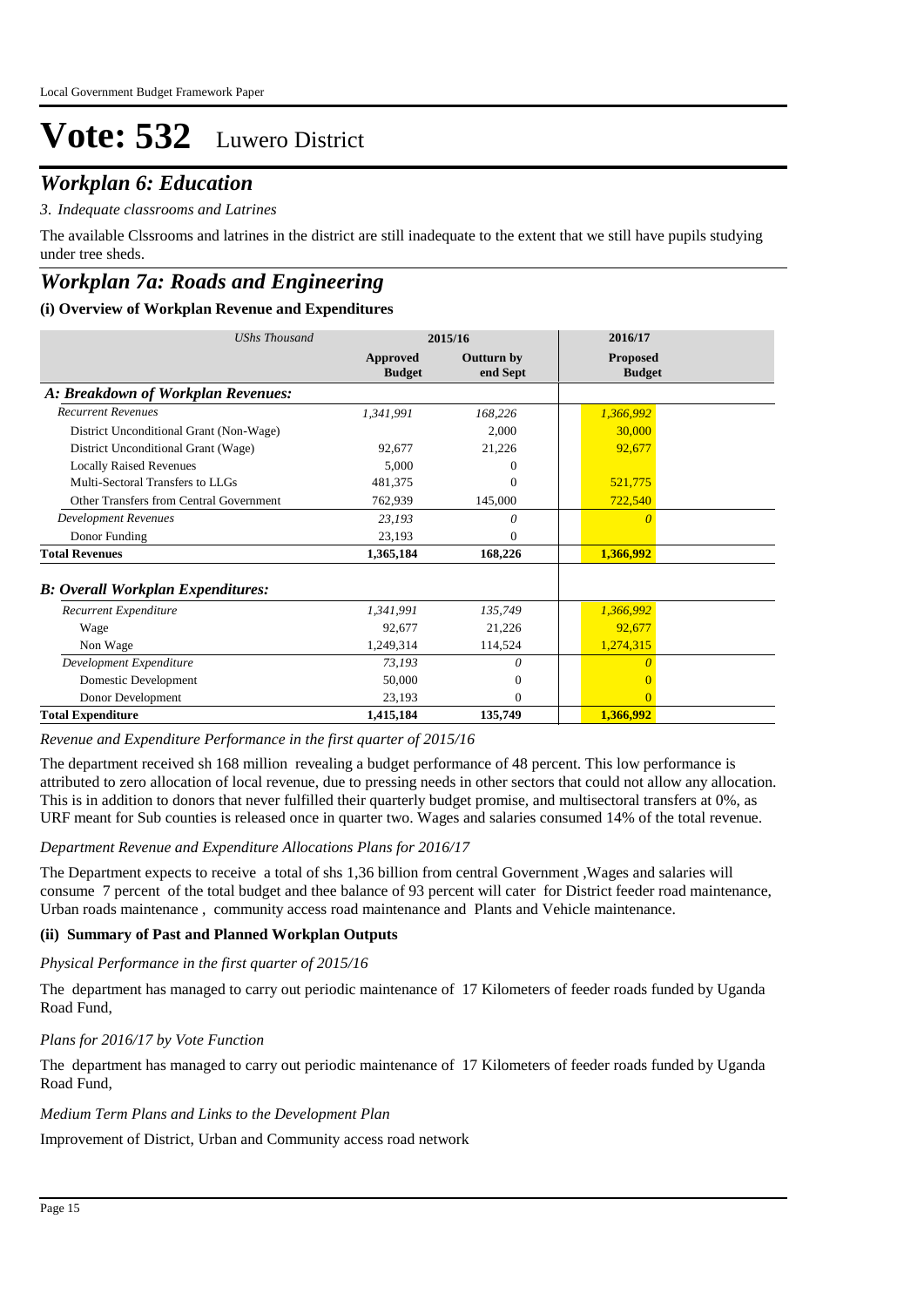## *Workplan 7a: Roads and Engineering*

Major road rehabilitation by Uganda National Road authority . **(iii) Details of Off-Budget Activities carried out by NGOs, Central Government, the Private Sector and Donors** 

#### **(iv) The three biggest challenges faced by the department in improving local government services**

#### *Scarcity of good gravel 1.*

It is very had to get good gravel for road construction since in most borrowpits around gravel is exhausited

#### *Uncertainity in wheather changes 2.*

This is one of the challenges affecting road maintenance in that it becomes dificult to come up with proper maintenance schedule thus ending up with heavy rain disturbance

*3.*

## *Workplan 7b: Water*

#### **(i) Overview of Workplan Revenue and Expenditures**

| <b>UShs Thousand</b>                          | 2015/16                   |                               | 2016/17                          |
|-----------------------------------------------|---------------------------|-------------------------------|----------------------------------|
|                                               | Approved<br><b>Budget</b> | <b>Outturn by</b><br>end Sept | <b>Proposed</b><br><b>Budget</b> |
| A: Breakdown of Workplan Revenues:            |                           |                               |                                  |
| <b>Recurrent Revenues</b>                     | 78,930                    | 16,500                        | 116,529                          |
| <b>Locally Raised Revenues</b>                | 12,930                    | 0                             | 10,000                           |
| Sector Conditional Grant (Non-Wage)           | 66,000                    | 16,500                        | 40,632                           |
| Support Services Conditional Grant (Non-Wage) |                           | 0                             | 65,897                           |
| <b>Development Revenues</b>                   | 497,007                   | 100,501                       | 401,351                          |
| Development Grant                             | 475,007                   | 95,001                        | 379,351                          |
| <b>Transitional Development Grant</b>         | 22,000                    | 5,500                         | 22,000                           |
| <b>Total Revenues</b>                         | 575,937                   | 117,001                       | 517,880                          |
| <b>B: Overall Workplan Expenditures:</b>      |                           |                               |                                  |
| Recurrent Expenditure                         | 100,930                   | 21,638                        | 116,529                          |
| Wage                                          |                           | $\overline{0}$                | $\Omega$                         |
| Non Wage                                      | 100,930                   | 21,638                        | 116,529                          |
| Development Expenditure                       | 475,007                   | 40,393                        | 401,351                          |
| Domestic Development                          | 475,007                   | 40,393                        | 401,351                          |
| Donor Development                             | $\Omega$                  | $\Omega$                      | $\Omega$                         |
| <b>Total Expenditure</b>                      | 575,937                   | 62,031                        | 517,880                          |

*Revenue and Expenditure Performance in the first quarter of 2015/16*

The water and sanitation sector durig Quarter 1 received shillings 117 Millions out of 143 millions expected reflecting a 20% budget realese. Shillings 45.53 Millions was spend reflecting a 53% expenditure during the quarter. The center did not realese 100% as expected.

#### *Department Revenue and Expenditure Allocations Plans for 2016/17*

Ugx 517 million is expected to be received , of which centrel government will contribute 98 percent and the balance from own sources revenue.In comparision wiith FY 201516 thereis a budget decline of 10 percent due to decrease on the water development grant.

#### **(ii) Summary of Past and Planned Workplan Outputs**

*Physical Performance in the first quarter of 2015/16*

Trained hand pump mechanics, supervised water supply projects, established and sensitised water users committes ,carried out technical borehole assessments for 50 water points,carried out hand washing compaigns in zirobwe S/C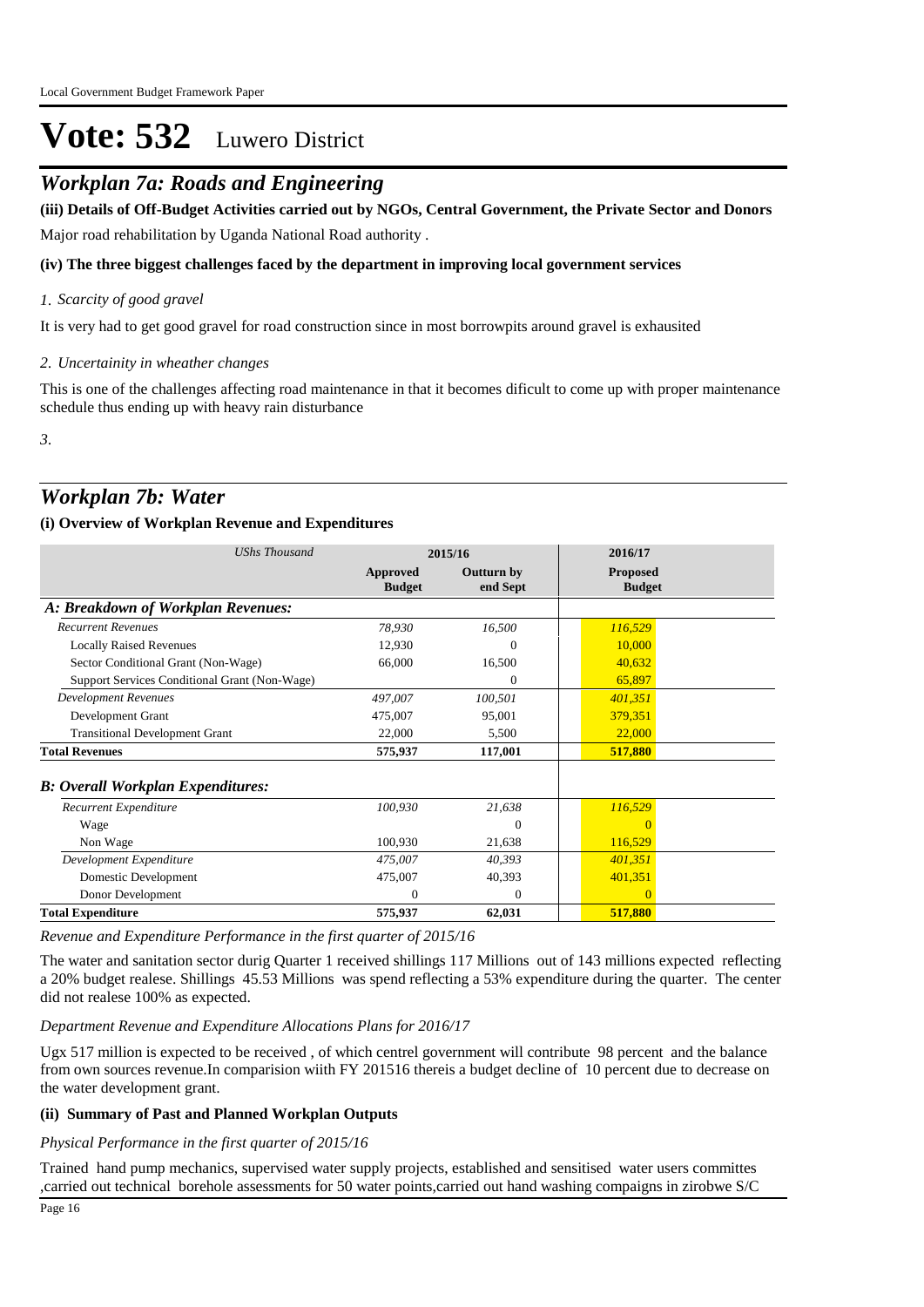## *Workplan 7b: Water*

and CLTs trigering in kikyusa S/c, supervised Deepborehole drilling in zirobwe and for water points in NGOs

#### *Plans for 2016/17 by Vote Function*

Trained hand pump mechanics, supervised water supply projects, established and sensitised water users committes ,carried out technical borehole assessments for 50 water points,carried out hand washing compaigns in zirobwe S/C and CLTs trigering in kikyusa S/c, supervised Deepborehole drilling in zirobwe and for water points in NGOs

#### *Medium Term Plans and Links to the Development Plan*

Construction of 30 deep boreholes,10 mini solar powered water supply schemes in rural growth centers,rehabilitation of 120 boreholes in rural areas,water quality testing of 300 water points, exacation of 50 valley tanks using the ministry of water and enviroment water equipment, shall sensitise communities on water issues for over 200 water communities . Water coverage shall increase to over 77% in the District.

#### **(iii) Details of Off-Budget Activities carried out by NGOs, Central Government, the Private Sector and Donors**

NGO and the central government intend to construct one piped water supply scheme at busika tradding center and also rehabilitae 12 water points ,drill 02 deep boreholes and also construct 10 shall wells. National water and sewerage corporation shall expand its network by approximately 45km.

#### **(iv) The three biggest challenges faced by the department in improving local government services**

#### *funding of water sector activities 1.*

the funding to the sector is too small. The budgeted midterm plans may not be realised especially for F or the coming F/Y. the water grant has further been reduced by over 75 million yet even what was available was inadequate.

#### *iron content in water points constructed 2.*

the geology of the area is characterised by iron. More funding is required to install plant iron removers to get rid of the problem

#### *rusting of pipes 3.*

most of the pipes are rusting as aresult of acute iron content in the water. Installation of stainless pipes would solve the problem but they are very expensive on the open market. Additional funding would solve the problem.

### *Workplan 8: Natural Resources*

#### **(i) Overview of Workplan Revenue and Expenditures**

| <b>UShs Thousand</b>                     | 2015/16                   |                        | 2016/17                          |  |
|------------------------------------------|---------------------------|------------------------|----------------------------------|--|
|                                          | Approved<br><b>Budget</b> | Outturn by<br>end Sept | <b>Proposed</b><br><b>Budget</b> |  |
| A: Breakdown of Workplan Revenues:       |                           |                        |                                  |  |
| <b>Recurrent Revenues</b>                | 166,903                   | 34,111                 | 173,685                          |  |
| District Unconditional Grant (Non-Wage)  | 10,000                    | 3,000                  | 10,000                           |  |
| District Unconditional Grant (Wage)      | 127,845                   | 28,846                 | 127,845                          |  |
| <b>Locally Raised Revenues</b>           | 20,000                    | 0                      | 20,000                           |  |
| Sector Conditional Grant (Non-Wage)      | 9,058                     | 2,265                  | 15,841                           |  |
| <b>Total Revenues</b>                    | 166,903                   | 34,111                 | 173,685                          |  |
| <b>B: Overall Workplan Expenditures:</b> |                           |                        |                                  |  |
| Recurrent Expenditure                    | 166,903                   | 30,345                 | 173,685                          |  |
| Wage                                     | 127,845                   | 28,846                 | 127,845                          |  |
| Non Wage                                 | 39,058                    | 1,499                  | 45,841                           |  |
| Development Expenditure                  | $\Omega$                  | 0                      | n                                |  |
| Domestic Development                     | 0                         | $\mathbf{0}$           |                                  |  |
| Donor Development                        | 0                         | $\mathbf{0}$           | $\Omega$                         |  |
| <b>Total Expenditure</b>                 | 166,903                   | 30,345                 | 173,685                          |  |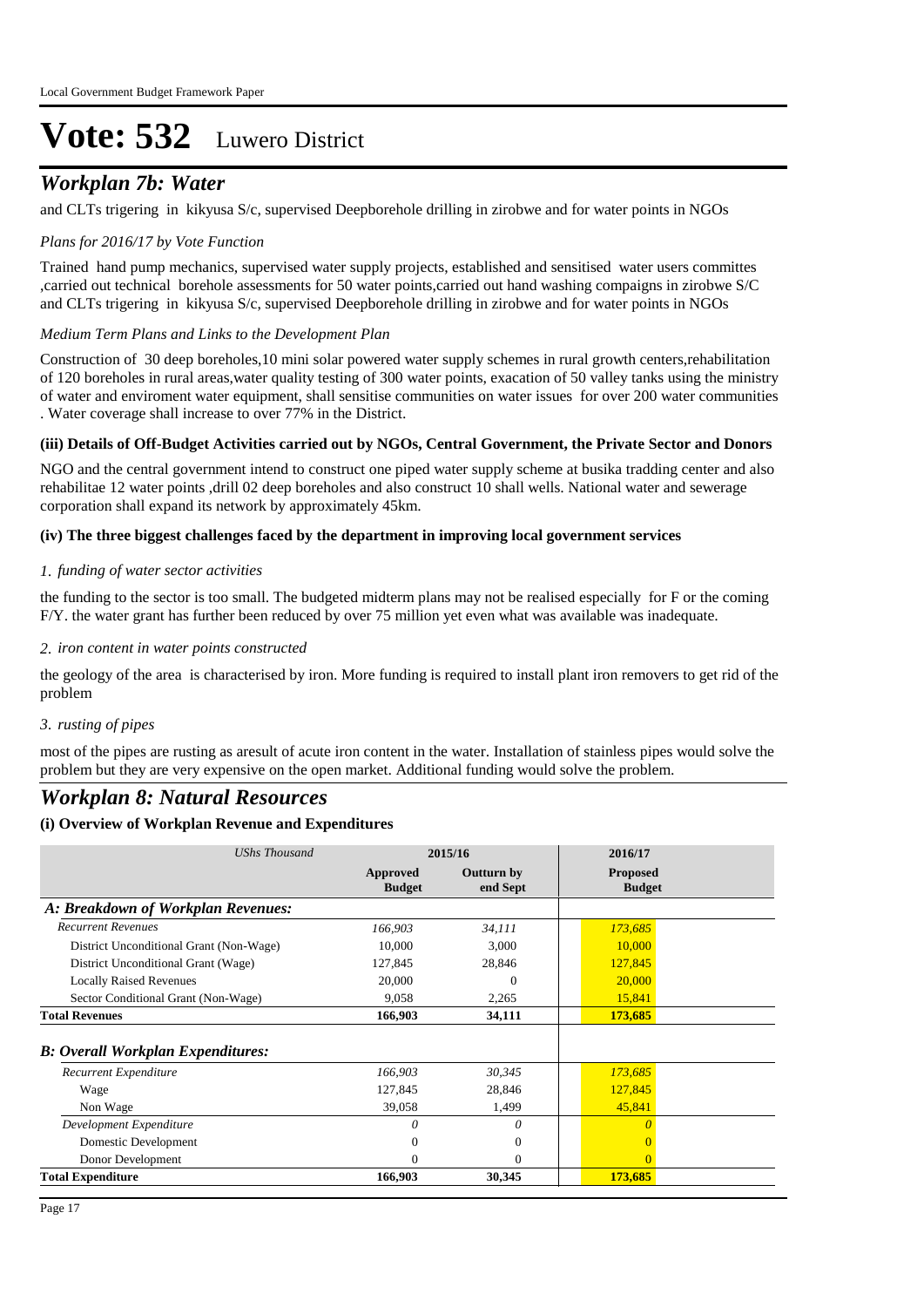## *Workplan 8: Natural Resources*

#### *Revenue and Expenditure Performance in the first quarter of 2015/16*

During the period July to September , the department received a total of shs 34 million reflecting a budget realisation percent of 82 %. Locally raised sources performed very poorly at 0% due to presiing needs in other departments that could not allow alloctaion to the sector. However, Disrict Uncondtional grant non wage performed higly at 120%, because of the need to repair the departmental vehicle that required a bigger allocation. Wages and salaries consumed 95% of total revenue.

#### *Department Revenue and Expenditure Allocations Plans for 2016/17*

The department expects to receive shs 173.6 million, of which Central government will contribute 88.5 percent, and the balance from own sources revenue. Wages and salarieswill consume 74 percent of the total budget, the balanceof 26percent will cater for real service delivery. In comparison to the FY 2015/16, there is a budget increase of 4 % due to increase in IPF of the sector conditional grant.

#### **(ii) Summary of Past and Planned Workplan Outputs**

#### *Physical Performance in the first quarter of 2015/16*

Compliance field vistsconducted, compliance meetings held, 3 EIS reviewed, backstopping farmers in forests/tree management, Monitored and coordinated GCCA project activities, maintained Bombo LFR and land titles were issued as per setablished laws.

#### *Plans for 2016/17 by Vote Function*

Compliance field vistsconducted, compliance meetings held, 3 EIS reviewed, backstopping farmers in forests/tree management, Monitored and coordinated GCCA project activities, maintained Bombo LFR and land titles were issued as per setablished laws.

#### *Medium Term Plans and Links to the Development Plan*

Conservation of the existing wetlands and Forests , promotion of tree planting , effective and efficient management of the district land registry and awareness creation on relevant Laws and regulations.

#### **(iii) Details of Off-Budget Activities carried out by NGOs, Central Government, the Private Sector and Donors**

Awareness on climate change adaptation & mitigation, promoting climate resilient technologies, climate change mainstreaming, disaster risk reduction activities and climate change policy engagement meetings.

#### **(iv) The three biggest challenges faced by the department in improving local government services**

#### *Low awareness among leaders & public 1.*

Enforcement of laws  $&$  regulations is hard where the leaders  $&$  public are not aware of the laws  $&$  the implication of degrdation.

#### *Inadequate funding for departmental activities 2.*

Forestry, environment and land sectors do not have conditional grants. Their activities depend entirely on local revenue.

*Encroachment on forestry reserves & wetlands 3.*

Bombo LFR is encroached on. Wetlands are converted for agricultural & settlements.

### *Workplan 9: Community Based Services*

### **(i) Overview of Workplan Revenue and Expenditures**

| UShs Thousand                           | 2015/16                   |                        | 2016/17                          |  |
|-----------------------------------------|---------------------------|------------------------|----------------------------------|--|
|                                         | Approved<br><b>Budget</b> | Outturn by<br>end Sept | <b>Proposed</b><br><b>Budget</b> |  |
| A: Breakdown of Workplan Revenues:      |                           |                        |                                  |  |
| <b>Recurrent Revenues</b>               | 260.536                   | 65.802                 | 277,336                          |  |
| District Unconditional Grant (Non-Wage) | 10,000                    | 2.000                  | 20,000                           |  |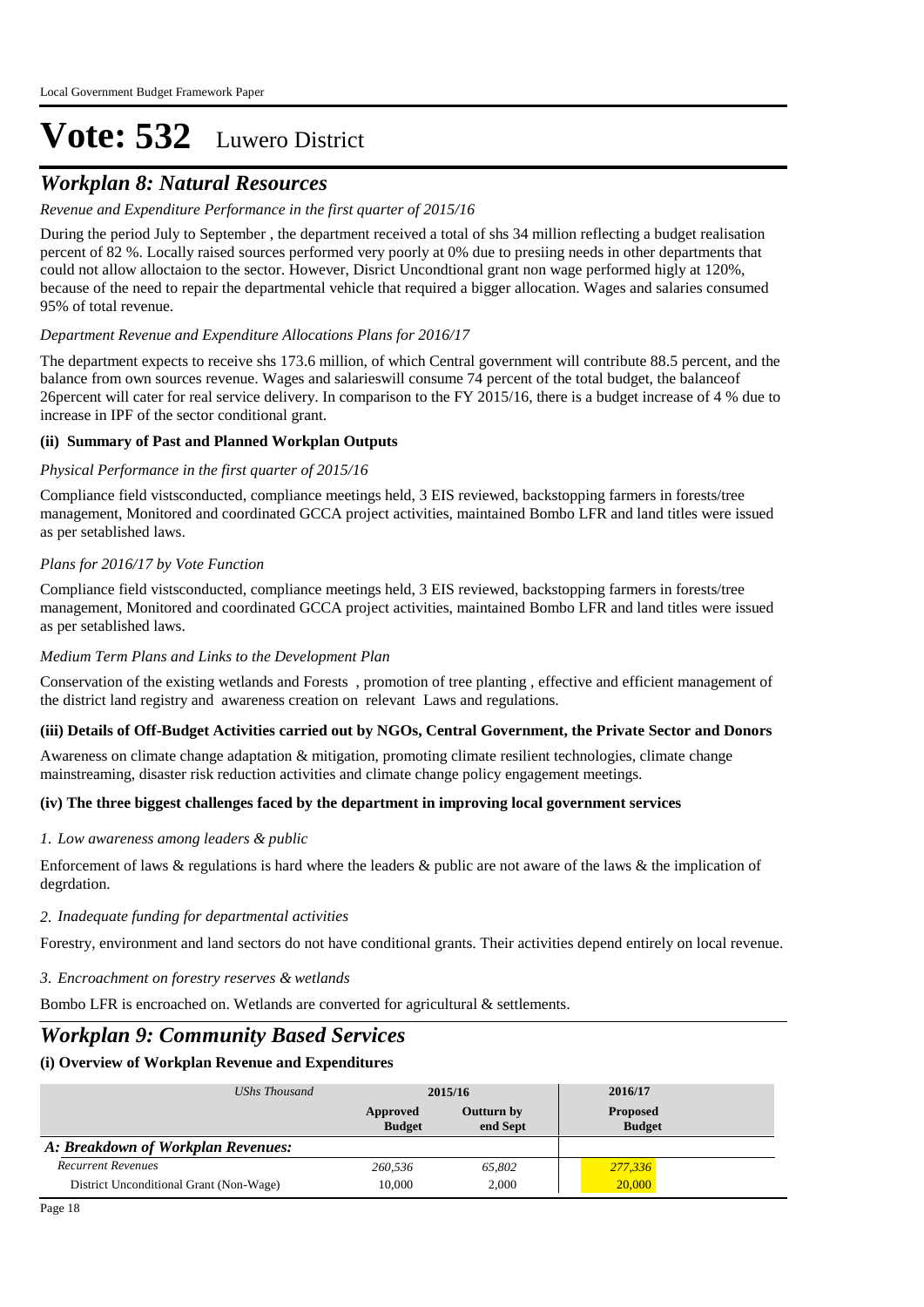## *Workplan 9: Community Based Services*

| 2015/16                          |                        | 2016/17                          |
|----------------------------------|------------------------|----------------------------------|
| <b>Approved</b><br><b>Budget</b> | Outturn by<br>end Sept | <b>Proposed</b><br><b>Budget</b> |
| 167,733                          | 41,203                 | 167,733                          |
| 5,000                            | 0                      | 10,000                           |
| 77,803                           | 22,599                 | 79,603                           |
| 376,697                          | 30,023                 | $\Omega$                         |
| 5,781                            | 1,501                  |                                  |
| 109,843                          | 28,522                 |                                  |
| 261,072                          | 0                      |                                  |
| 637,233                          | 95,825                 | 277,336                          |
|                                  |                        |                                  |
| 260,536                          | 55,131                 | 277,336                          |
| 167,733                          | 41,203                 | 167,733                          |
| 92,803                           | 13,929                 | 109,603                          |
| 376,697                          | 0                      |                                  |
| 376,697                          | $\Omega$               |                                  |
| $\Omega$                         | $\Omega$               |                                  |
| 637,233                          | 55,131                 | 277,336                          |
|                                  |                        |                                  |

*Revenue and Expenditure Performance in the first quarter of 2015/16*

For the period July - September, a total of shs. 95.8 million was received giving 60% quarterly budget realization rate. This low performance is attributed to non release of YLP funds in the quarter. This is in addition to local revenue at 0%, as there were over pressing needs in other departments that could not warrant allocation to the sector.

#### *Department Revenue and Expenditure Allocations Plans for 2016/17*

The department expects to receive shs 277 million, of which central government transfers will make the significant contribution of 96. 6 percent and locally raised revenue only 3.4 percent. In comparision with the current financial year 2015/16, there is a singifcant budget decline of 55 percent. This is attributed to lack of IPF for YLP. Wages and salaries will consume 58 percent of the total budget, leaving 42 percent for real service delivery.

#### **(ii) Summary of Past and Planned Workplan Outputs**

#### *Physical Performance in the first quarter of 2015/16*

FAL learners taught by their Instructors in the 13LLGs and classes supervised. Youth groups appraised to benefit from YLP at Sub county level.

#### *Plans for 2016/17 by Vote Function*

FAL learners taught by their Instructors in the 13LLGs and classes supervised. Youth groups appraised to benefit from YLP at Sub county level.

#### *Medium Term Plans and Links to the Development Plan*

The department will take lead in community mobilization, empowerment, transformation and preparing them to receive and sustain government programmes.

#### **(iii) Details of Off-Budget Activities carried out by NGOs, Central Government, the Private Sector and Donors**

Development partners will support different women groups in economic empowerment - (NAWOU, EASSI & FIDA), Advocate for eqiuty budgets by FOWODE, Mainstreaming Disability relates issues by ESAU, promote VSLA by READ Uganda, TEAM Uganda,

#### **(iv) The three biggest challenges faced by the department in improving local government services**

#### *Unfunded sectors. 1.*

There are some sectors like the elderly , culture and labour which do not receive any grant yet are crutial in social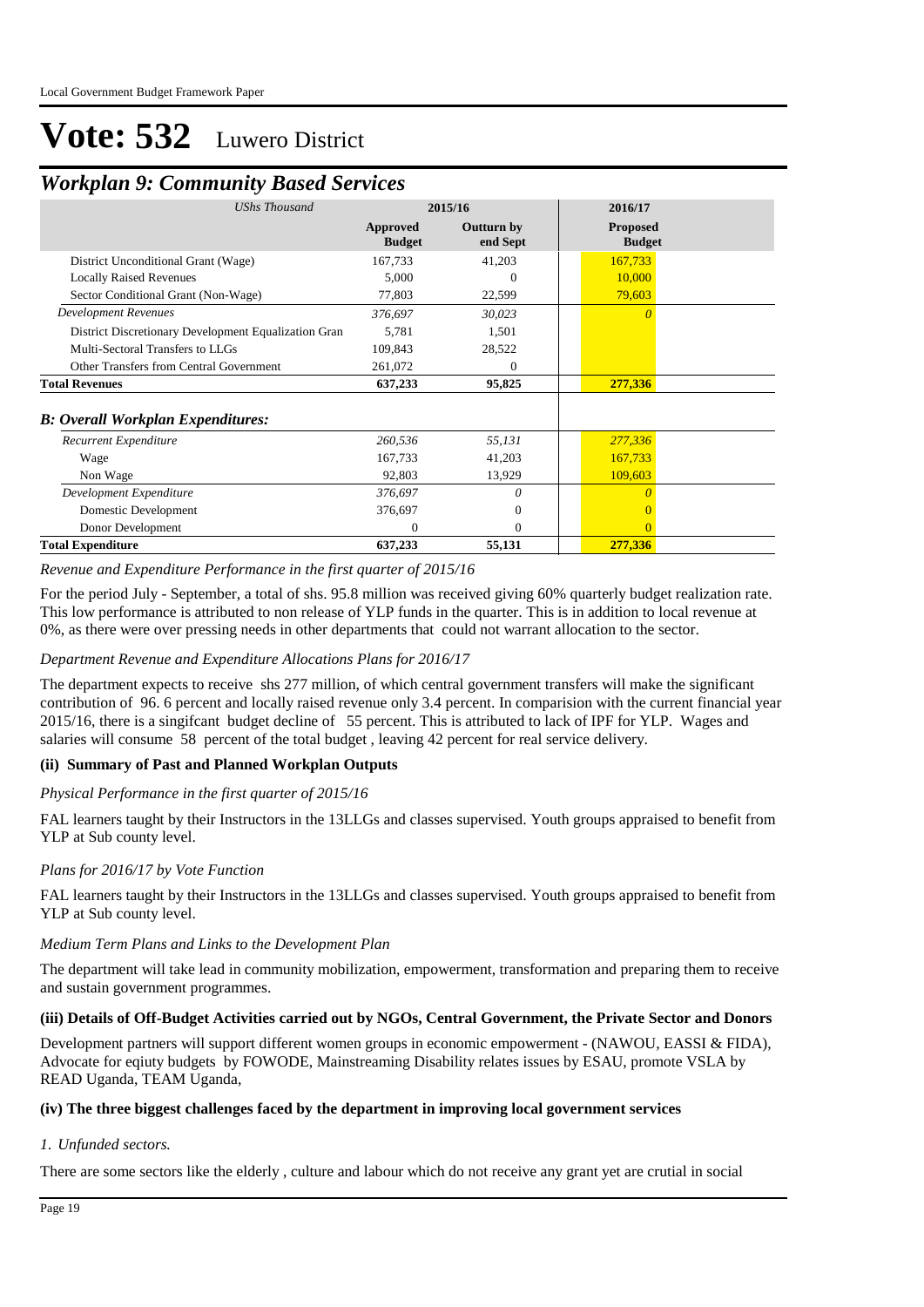## *Workplan 9: Community Based Services*

transformation.

*Limited participation of marginalized groups in the budgeting process. 2.*

The special needs of some marginalized groups are not taken care of which limits their participation and inclusion .

*Change of attitude is a gradual process. 3.*

Participation of communities in development programmes is low because people need continued sensitization to change their attitudes.

### *Workplan 10: Planning*

#### **(i) Overview of Workplan Revenue and Expenditures**

| <b>UShs Thousand</b>                                 | 2015/16                   |                               | 2016/17                          |  |
|------------------------------------------------------|---------------------------|-------------------------------|----------------------------------|--|
|                                                      | Approved<br><b>Budget</b> | <b>Outturn by</b><br>end Sept | <b>Proposed</b><br><b>Budget</b> |  |
| A: Breakdown of Workplan Revenues:                   |                           |                               |                                  |  |
| <b>Recurrent Revenues</b>                            | 91,364                    | 21,361                        | 96,364                           |  |
| District Unconditional Grant (Non-Wage)              | 5.000                     | $\theta$                      | 35,322                           |  |
| District Unconditional Grant (Wage)                  | 61,042                    | 15,261                        | 61,042                           |  |
| Support Services Conditional Grant (Non-Wage)        | 25,322                    | 6.100                         |                                  |  |
| <b>Development Revenues</b>                          | 1,406,898                 | 331,156                       | 1,310,192                        |  |
| District Discretionary Development Equalization Gran | 207,532                   | 53,888                        | 432,207                          |  |
| <b>Locally Raised Revenues</b>                       | 25,000                    | 0                             | 25,000                           |  |
| Multi-Sectoral Transfers to LLGs                     | 462,053                   | 70.054                        | 852,985                          |  |
| Other Transfers from Central Government              | 606,068                   | 101,214                       |                                  |  |
| Unspent balances - Other Government Transfers        | 106,245                   | 106,000                       |                                  |  |
| <b>Total Revenues</b>                                | 1,498,262                 | 352,517                       | 1,406,556                        |  |
| <b>B</b> : Overall Workplan Expenditures:            |                           |                               |                                  |  |
| Recurrent Expenditure                                | 91,364                    | 9,216                         | 96,364                           |  |
| Wage                                                 | 61,042                    | 5,936                         | 61,042                           |  |
| Non Wage                                             | 30,322                    | 3,280                         | 35,322                           |  |
| Development Expenditure                              | 1,406,898                 | 189,766                       | 1,310,192                        |  |
| Domestic Development                                 | 1,406,898                 | 189,766                       | 1,310,192                        |  |
| Donor Development                                    | $\mathbf{0}$              | $\overline{0}$                | $\Omega$                         |  |
| <b>Total Expenditure</b>                             | 1,498,262                 | 198,982                       | 1,406,556                        |  |

*Revenue and Expenditure Performance in the first quarter of 2015/16*

A total of shs 359.5 million was realized, making a budget performance of 96%. Locally raised revenue performed poorly at 0%, as there were pressing needs in other departments, that could not warrant allocation to the Unit. However, other government transfers performed exceptionaly high at 399%, as this was balance b/f from FY 2014/2015 meant for LRDP micro projects, that was received very late at the end of the financial year.

#### *Department Revenue and Expenditure Allocations Plans for 2016/17*

The department expects to receive shs. 1.4 billion, of which Central government transfers will make the most significant contribution of 98.2 percent, while locally raised revenue only 1.8 percent. In comparison with the finacial year 2015/16, there is a budget decline of 6.1 percent. This is attributed to the new transformation of LGMSD and LRDP into the District Discretionary Equalization grant.

#### **(ii) Summary of Past and Planned Workplan Outputs**

#### *Physical Performance in the first quarter of 2015/16*

Three TPC meetings conducted and respective minutes prodiuced. Intrenal assessment exercise conducted. First quarter budget performancereport produced.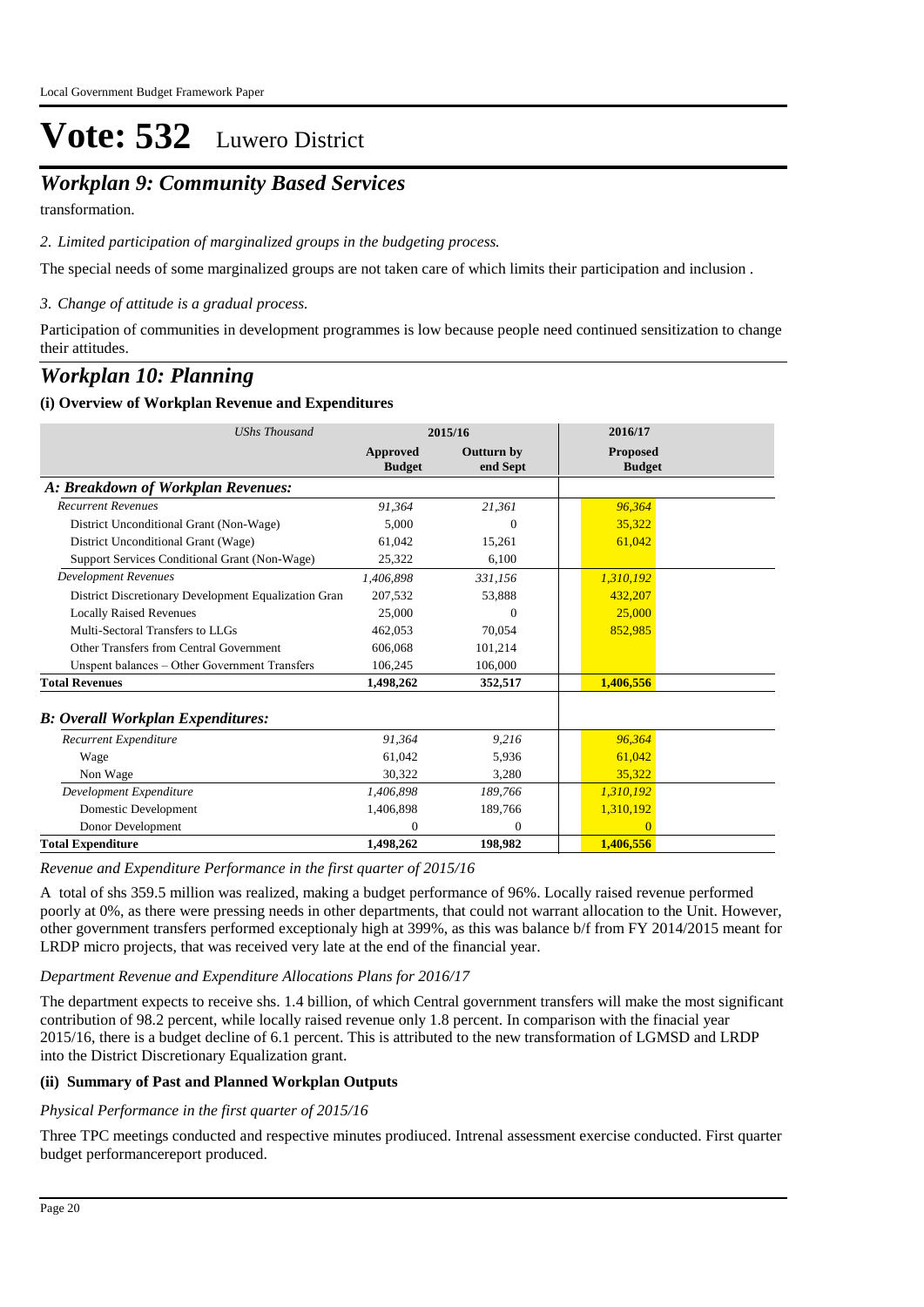## *Workplan 10: Planning*

#### *Plans for 2016/17 by Vote Function*

Three TPC meetings conducted and respective minutes prodiuced. Intrenal assessment exercise conducted. First quarter budget performancereport produced.

#### *Medium Term Plans and Links to the Development Plan*

To design, plan, monitor, coordinate and evaluation all Goverrnment programmes. Promoting participartory planning in all the 13 LLGs and ensure adherence to the planning cycle. Ensure production of 13 LLG and 1 HLG development plans, budget framework papers, 4 quarterly progress reports, conduct internal assessment exercise and coordination of National assessment exercis.

#### **(iii) Details of Off-Budget Activities carried out by NGOs, Central Government, the Private Sector and Donors**

FOWODE will facilitate community participatory planning and accountabilty.

#### **(iv) The three biggest challenges faced by the department in improving local government services**

#### *Limited appreciation of OBT by heads of departments 1.*

Heads of departments gives little attention/time to the OBT tool which results into delayed production of deparmental progress reports. Most Heads of departments deligate this function to their Junior staffs who in many cases may not adquately handle

#### *Old departmental vehicle 2.*

The departmental vehicle is old and is ever breaking down, which makes monitoring of government programmes difficult.

*3.*

## *Workplan 11: Internal Audit*

#### **(i) Overview of Workplan Revenue and Expenditures**

| <b>UShs Thousand</b>                          | 2015/16                   |                               | 2016/17                          |
|-----------------------------------------------|---------------------------|-------------------------------|----------------------------------|
|                                               | Approved<br><b>Budget</b> | <b>Outturn by</b><br>end Sept | <b>Proposed</b><br><b>Budget</b> |
| A: Breakdown of Workplan Revenues:            |                           |                               |                                  |
| <b>Recurrent Revenues</b>                     | 90,837                    | 16,474                        | 92,837                           |
| District Unconditional Grant (Non-Wage)       | 14,000                    | 4,000                         | 22,000                           |
| District Unconditional Grant (Wage)           | 64,837                    | 10,474                        | 64,837                           |
| <b>Locally Raised Revenues</b>                | 4,000                     | 0                             | 6,000                            |
| Support Services Conditional Grant (Non-Wage) | 8,000                     | 2,000                         |                                  |
| <b>Total Revenues</b>                         | 90,837                    | 16,474                        | 92,837                           |
| <b>B: Overall Workplan Expenditures:</b>      |                           |                               |                                  |
| Recurrent Expenditure                         | 90,837                    | 15,466                        | 92,837                           |
| Wage                                          | 64,837                    | 10,474                        | 64,837                           |
| Non Wage                                      | 26,000                    | 4,992                         | 28,000                           |
| Development Expenditure                       | $\theta$                  | $\theta$                      |                                  |
| Domestic Development                          | 0                         | $\Omega$                      |                                  |
| Donor Development                             | 0                         | $\Omega$                      | $\Omega$                         |
| <b>Total Expenditure</b>                      | 90.837                    | 15,466                        | 92.837                           |

*Revenue and Expenditure Performance in the first quarter of 2015/16*

In the quarter, the department received a total of shs 16 million reflecting 73 % budget realisation. Despite, this performance locally raised sources performed poorly at 0% due pressing needs in other departments, that could not warrant allocation to the sector. District Unconditional grant non wage perfromed higly at 114%, because of the heavy